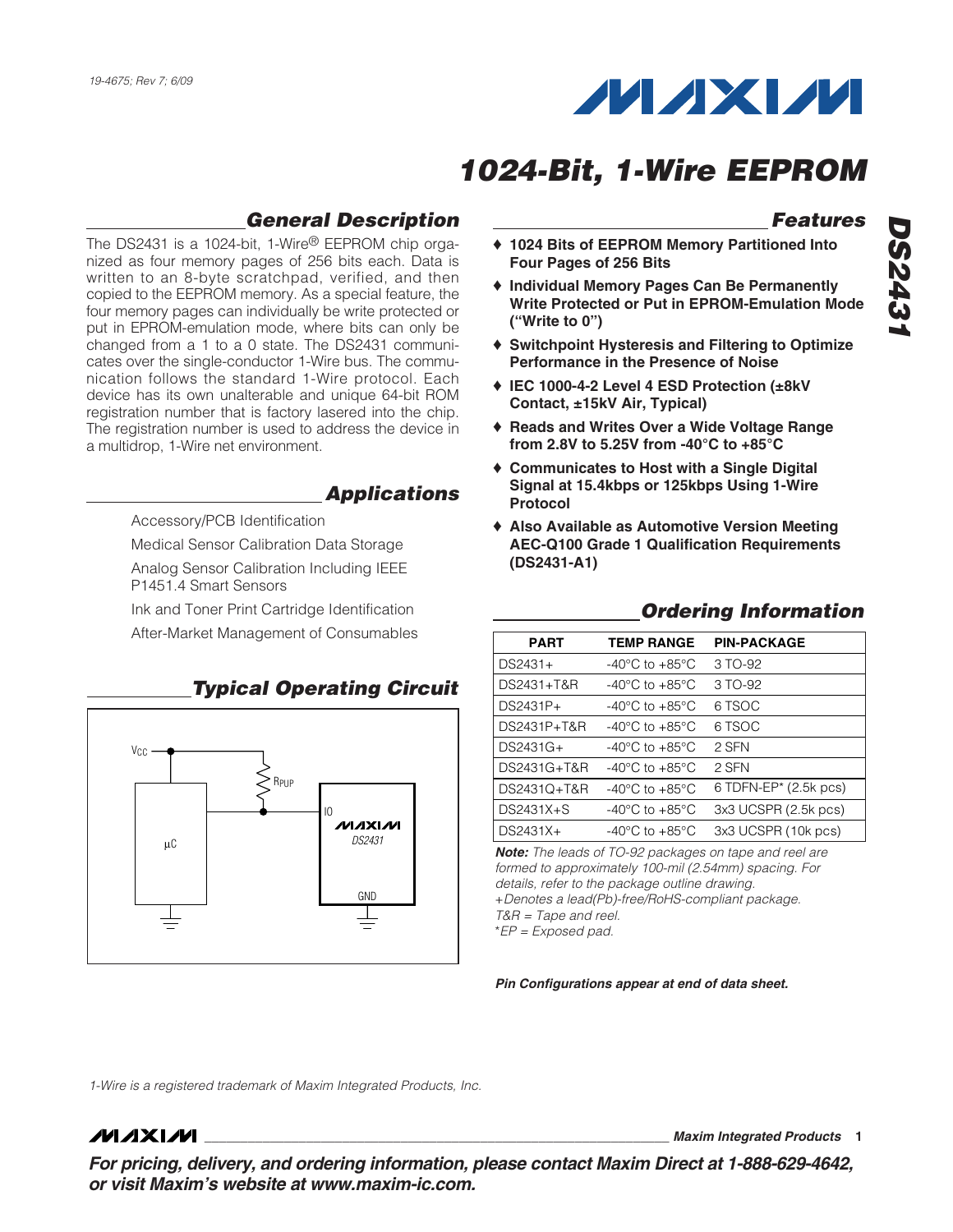### **ABSOLUTE MAXIMUM RATINGS**

|  | Junction Temperature    |
|--|-------------------------|
|  | Storage Temperature Ran |
|  | Soldering Temperature   |

Junction Temperature......................................................+150°C Storage Temperature Range .............................-55°C to +125°C The IPC/JEDEC J-STD-020 Specification.

Stresses beyond those listed under "Absolute Maximum Ratings" may cause permanent damage to the device. These are stress ratings only, and functional operation of the device at these or any other conditions beyond those indicated in the operational sections of the specifications is not implied. Exposure to absolute maximum rating conditions for extended periods may affect device reliability.

### **ELECTRICAL CHARACTERISTICS**

 $(T_A = -40^{\circ}C \text{ to } +85^{\circ}C)$  (Note 1)

| <b>PARAMETER</b>                            | <b>SYMBOL</b>         | <b>CONDITIONS</b>                                                                  | <b>MIN</b>         | <b>TYP</b> | <b>MAX</b>   | <b>UNITS</b> |  |
|---------------------------------------------|-----------------------|------------------------------------------------------------------------------------|--------------------|------------|--------------|--------------|--|
| <b>IO PIN: GENERAL DATA</b>                 |                       |                                                                                    |                    |            |              |              |  |
| 1-Wire Pullup Voltage                       | VPUP                  | (Note 2)                                                                           | 2.8                |            | 5.25         | $\vee$       |  |
| 1-Wire Pullup Resistance                    | RPUP                  | (Notes 2, 3)                                                                       | 0.3                |            | 2.2          | $k\Omega$    |  |
| Input Capacitance                           | $C_{1O}$              | (Notes 4, 5)                                                                       |                    |            | 1000         | pF           |  |
| Input Load Current                          | IL.                   | IO pin at V <sub>PUP</sub>                                                         | 0.05               |            | 6.7          | μA           |  |
| High-to-Low Switching Threshold             | $V_{\text{TL}}$       | (Notes 5, 6, 7)                                                                    | 0.5                |            | VPUP-<br>1.8 | $\vee$       |  |
| Input Low Voltage                           | $V_{IL}$              | (Notes 2, 8)                                                                       |                    |            | 0.5          | $\vee$       |  |
| Low-to-High Switching Threshold             | <b>V<sub>TH</sub></b> | (Notes 5, 6, 9)                                                                    | 1.0                |            | VPUP-<br>1.0 | $\vee$       |  |
| Switching Hysteresis                        | <b>V<sub>HY</sub></b> | (Notes 5, 6, 10)                                                                   | 0.21               |            | 1.70         | $\vee$       |  |
| Output Low Voltage                          | VOL                   | At 4mA (Note 11)                                                                   |                    |            | 0.4          | $\vee$       |  |
| Recovery Time<br>(Notes 2,12)               |                       | Standard speed, Rpup = $2.2$ k $\Omega$                                            | 5                  |            |              |              |  |
|                                             | t <sub>REC</sub>      | Overdrive speed, $R_{\text{Pl}}$ $p = 2.2k\Omega$                                  | $\overline{c}$     |            |              |              |  |
|                                             |                       | Overdrive speed, directly prior to reset<br>pulse; R <sub>PUP</sub> = $2.2k\Omega$ | 5                  |            |              | $\mu s$      |  |
| Rising-Edge Hold-Off Time                   |                       | Standard speed                                                                     | 0.5<br>5.0         |            |              |              |  |
| (Notes 5, 13)                               | t <sub>REH</sub>      | Overdrive speed                                                                    | Not applicable (0) |            |              | $\mu s$      |  |
| Time Slot Duration                          |                       | Standard speed                                                                     | 65                 |            | $\mu s$      |              |  |
| (Notes 2, 14)                               | t <sub>SLOT</sub>     | Overdrive speed                                                                    | 8                  |            |              |              |  |
| IO PIN: 1-Wire RESET, PRESENCE-DETECT CYCLE |                       |                                                                                    |                    |            |              |              |  |
| Reset Low Time (Note 2)                     |                       | Standard speed                                                                     | 480                | 640        |              |              |  |
|                                             | t <sub>RSTL</sub>     | Overdrive speed                                                                    | 48                 |            | 80           | $\mu s$      |  |
| Presence-Detect High Time                   | t <sub>PDH</sub>      | Standard speed                                                                     | 15                 |            | 60           | $\mu s$      |  |
|                                             |                       | Overdrive speed                                                                    | $\overline{2}$     |            | 6            |              |  |
| Presence-Detect Low Time                    | t <sub>PDL</sub>      | Standard speed                                                                     | 60                 |            | 240          |              |  |
|                                             |                       | Overdrive speed                                                                    | 8                  |            | 24           | μs           |  |
| Presence-Detect Sample Time                 | t <sub>MSP</sub>      | Standard speed                                                                     | 60                 |            | 75           | $\mu s$      |  |
| (Notes 2, 15)                               |                       | Overdrive speed                                                                    | 6                  |            | 10           |              |  |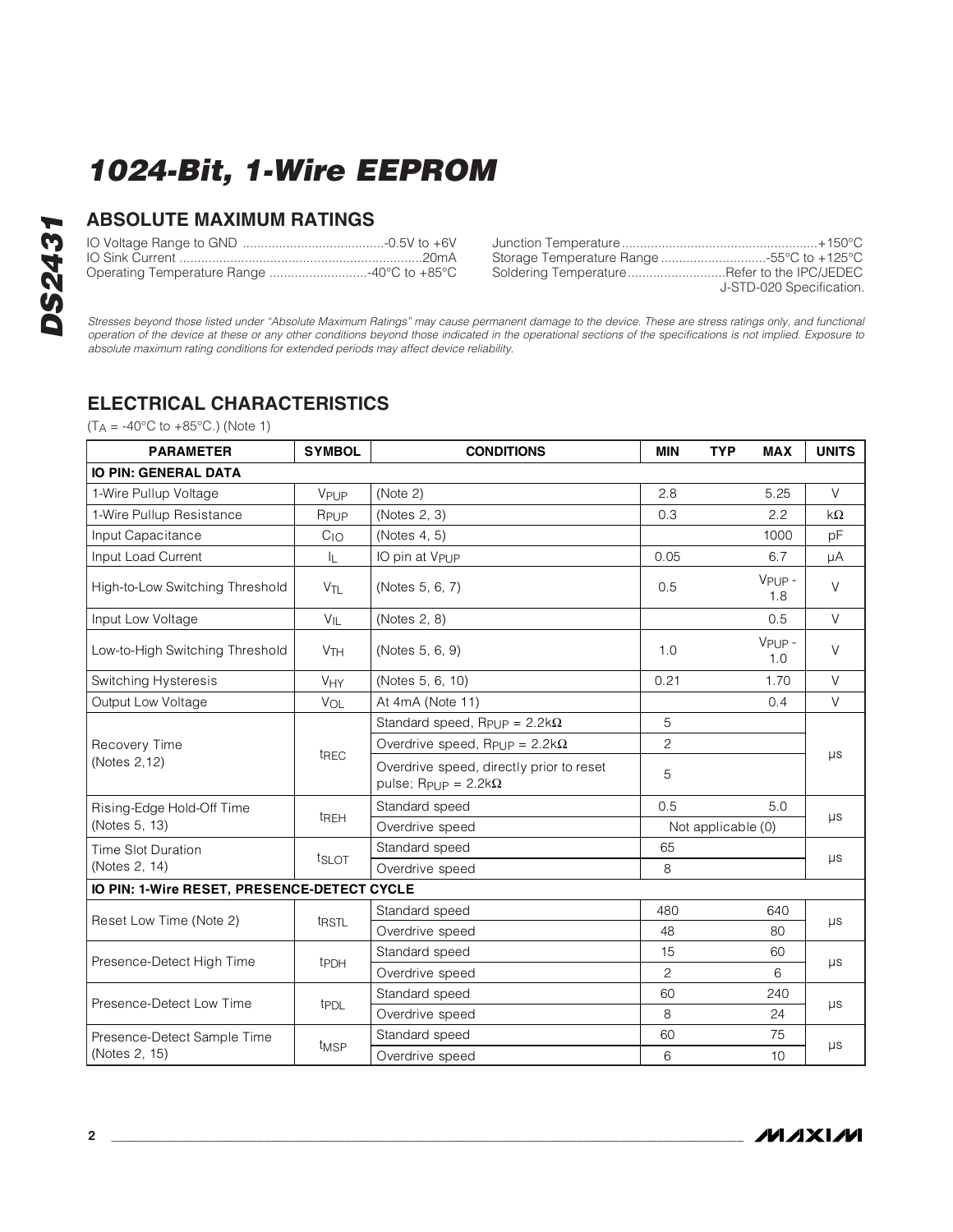### **ELECTRICAL CHARACTERISTICS (continued)**

 $(T_A = -40^{\circ}C \text{ to } +85^{\circ}C)$  (Note 1)

| <b>PARAMETER</b>                         | <b>SYMBOL</b>     | <b>CONDITIONS</b>                        | <b>MIN</b>               | <b>TYP</b>    | <b>MAX</b>     | <b>UNITS</b> |  |
|------------------------------------------|-------------------|------------------------------------------|--------------------------|---------------|----------------|--------------|--|
| <b>IO PIN: 1-Wire WRITE</b>              |                   |                                          |                          |               |                |              |  |
|                                          |                   | Standard speed                           | 60                       |               | 120            |              |  |
| Write-Zero Low Time<br>(Notes 2, 16, 17) | twoL              | Overdrive speed, V <sub>PUP</sub> > 4.5V | 5                        |               | 15.5           | $\mu s$      |  |
|                                          |                   | Overdrive speed                          | 6                        |               | 15.5           |              |  |
| Write-One Low Time                       |                   | Standard speed                           | 1                        |               | 15             |              |  |
| (Notes 2, 17)                            | tw <sub>1L</sub>  | Overdrive speed                          | $\mathbf{1}$             |               | $\overline{2}$ | $\mu s$      |  |
| <b>IO PIN: 1-Wire READ</b>               |                   |                                          |                          |               |                |              |  |
| Read Low Time                            |                   | Standard speed                           | 5                        | $15 - \delta$ |                |              |  |
| (Notes 2, 18)                            | t <sub>RL</sub>   | Overdrive speed                          | 1                        |               | $2 - \delta$   | $\mu s$      |  |
| Read Sample Time                         |                   | Standard speed                           | $t_{\text{RL}} + \delta$ |               | 15             | $\mu s$      |  |
| (Notes 2, 18)                            | t <sub>MSR</sub>  | Overdrive speed                          | $t_{\text{RL}} + \delta$ |               | 2              |              |  |
| <b>EEPROM</b>                            |                   |                                          |                          |               |                |              |  |
| Programming Current                      | <b>IPROG</b>      | (Notes 5, 19)                            |                          |               | 0.8            | mA           |  |
| Programming Time                         | t <sub>PROG</sub> | (Notes 20, 21)                           |                          |               | 10             | ms           |  |
| Write/Erase Cycles (Endurance)           |                   | At $+25^{\circ}$ C                       | 200 <sub>k</sub>         |               |                |              |  |
| (Notes 22, 23)                           | $N_{CY}$          | At $+85^{\circ}$ C (worst case)          | 50 <sub>k</sub>          |               |                |              |  |
| Data Retention<br>(Notes 24, 25, 26)     | t <sub>DR</sub>   | At $+85^{\circ}$ C (worst case)          | 40                       |               |                | Years        |  |

**Note 1:** Specifications at  $T_A = -40^\circ \text{C}$  are guaranteed by design only and not production tested.<br>**Note 2:** System requirement.

System requirement.

**Note 3:** Maximum allowable pullup resistance is a function of the number of 1-Wire devices in the system and 1-Wire recovery times. The specified value here applies to systems with only one device and with the minimum 1-Wire recovery times. For more heavily loaded systems, an active pullup such as that found in the DS2482-x00, DS2480B, or DS2490 may be required.

Note 4: Maximum value represents the internal parasite capacitance when V<sub>PUP</sub> is first applied. If a 2.2kΩ resistor is used to pull up the data line, 2.5µs after VPUP has been applied, the parasite capacitance does not affect normal communications.

**Note 5:** Guaranteed by design, characterization, and/or simulation only. Not production tested.

**Note 6:** V<sub>TL</sub>, V<sub>TH</sub>, and V<sub>HY</sub> are a function of the internal supply voltage, which is a function of V<sub>PUP</sub>, R<sub>PUP</sub>, 1-Wire timing, and capacitive loading on IO. Lower V<sub>PUP</sub>, higher R<sub>PUP</sub>, shorter t<sub>RFC</sub>, and heavier capacitive loading all lead to lower values of V<sub>TL</sub>, V<sub>TH</sub>, and V<sub>HY</sub>.

**Note 7:** Voltage below which, during a falling edge on IO, a logic 0 is detected.

**Note 8:** The voltage on IO must be less than or equal to V<sub>ILMAX</sub> at all times the master is driving IO to a logic 0 level.

**Note 9:** Voltage above which, during a rising edge on IO, a logic 1 is detected.

**Note 10:** After V<sub>TH</sub> is crossed during a rising edge on IO, the voltage on IO must drop by at least V<sub>HY</sub> to be detected as logic 0.

**Note 11:** The I-V characteristic is linear for voltages less than 1V.

**Note 12:** Applies to a single device attached to a 1-Wire line.

**Note 13:** The earliest recognition of a negative edge is possible at t<sub>REH</sub> after V<sub>TH</sub> has been reached on the preceding rising edge.

**Note 14:** Defines maximum possible bit rate. Equal to two LMIN + tRECMIN.

**Note 15:** Interval after t<sub>RSTL</sub> during which a bus master is guaranteed to sample a logic 0 on IO if there is a DS2431 present. Minimum limit is tppHMAX; maximum limit is tppHMIN + tppLMIN.

**Note 16:** Numbers in **bold** are **not** in compliance with legacy 1-Wire product standards. See the Comparison Table.

**Note 17:** ε in Figure 11 represents the time required for the pullup circuitry to pull the voltage on IO up from V<sub>IL</sub> to V<sub>TH</sub>. The actual maximum duration for the master to pull the line low is t<sub>W1LMAX</sub> + t<sub>F</sub> - ε and two<sub>LMAX</sub> + t<sub>F</sub> - ε, respectively.

**Note 18:** δ in Figure 11 represents the time required for the pullup circuitry to pull the voltage on IO up from V<sub>IL</sub> to the input-high threshold of the bus master. The actual maximum duration for the master to pull the line low is t<sub>RLMAX</sub> + t<sub>F</sub>.

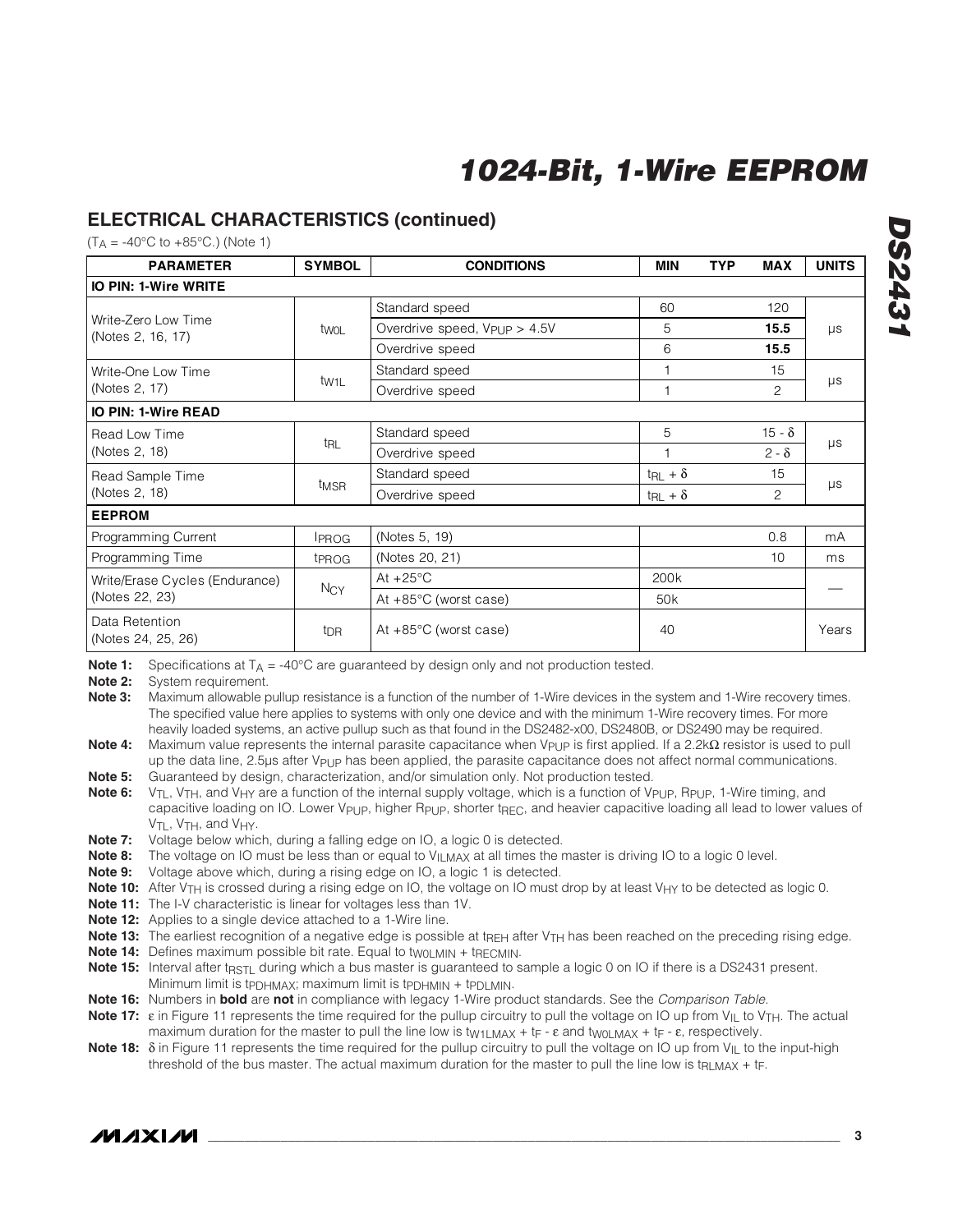- **DS2431 DS2431**
	- **Note 19:** Current drawn from IO during the EEPROM programming interval. The pullup circuit on IO during the programming interval should be such that the voltage at IO is greater than or equal to V<sub>PUPMIN</sub>. If V<sub>PUP</sub> in the system is close to V<sub>PUPMIN</sub>, a lowimpedance bypass of R<sub>PUP</sub>, which can be activated during programming, may need to be added.
	- **Note 20:** Interval begins tREHMAX after the trailing rising edge on IO for the last time slot of the E/S byte for a valid Copy Scratchpad sequence. Interval ends once the device's self-timed EEPROM programming cycle is complete and the current drawn by the device has returned from I<sub>PROG</sub> to I<sub>L</sub>.
	- Note 21: t<sub>PROG</sub> for units branded version "A1" is 12.5ms. t<sub>PROG</sub> for units branded version "A2" and later is 10ms.
	- **Note 22:** Write-cycle endurance is degraded as TA increases.
	- **Note 23:** Not 100% production tested; guaranteed by reliability monitor sampling.
	- **Note 24:** Data retention is degraded as T<sub>A</sub> increases.
	- **Note 25:** Guaranteed by 100% production test at elevated temperature for a shorter time; equivalence of this production test to the data sheet limit at operating temperature range is established by reliability testing.
	- **Note 26:** EEPROM writes can become nonfunctional after the data-retention time is exceeded. Long-term storage at elevated temperatures is not recommended; the device can lose its write capability after 10 years at +125°C or 40 years at +85°C.

|                                                 |                               | <b>LEGACY VALUES</b> |            |                                     | <b>DS2431 VALUES</b> |                               |            |                                     |
|-------------------------------------------------|-------------------------------|----------------------|------------|-------------------------------------|----------------------|-------------------------------|------------|-------------------------------------|
| <b>PARAMETER</b>                                | <b>STANDARD SPEED</b><br>(µs) |                      |            | <b>OVERDRIVE SPEED</b><br>$(\mu s)$ |                      | <b>STANDARD SPEED</b><br>(µs) |            | <b>OVERDRIVE SPEED</b><br>$(\mu s)$ |
|                                                 | <b>MIN</b>                    | <b>MAX</b>           | <b>MIN</b> | <b>MAX</b>                          | <b>MIN</b>           | <b>MAX</b>                    | <b>MIN</b> | <b>MAX</b>                          |
| t <sub>SLOT</sub> (including t <sub>REC</sub> ) | 61                            | (undefined)          |            | (undefined)                         | $65*$                | (undefined)                   | $8*$       | (undefined)                         |
| t <sub>RSTL</sub>                               | 480                           | (undefined)          | 48         | 80                                  | 480                  | 640                           | 48         | 80                                  |
| t <sub>PDH</sub>                                | 15                            | 60                   | っ          | 6                                   | 15                   | 60                            | 2          | 6                                   |
| t <sub>PDL</sub>                                | 60                            | 240                  | 8          | 24                                  | 60                   | 240                           | 8          | 24                                  |
| twol                                            | 60                            | 120                  | 6          | 16                                  | 60                   | 120                           | 6          | 15.5                                |

### **COMPARISON TABLE**

\*Intentional change; longer recovery time requirement due to modified 1-Wire front-end.

**Note:** Numbers in **bold** are **not** in compliance with legacy 1-Wire product standards.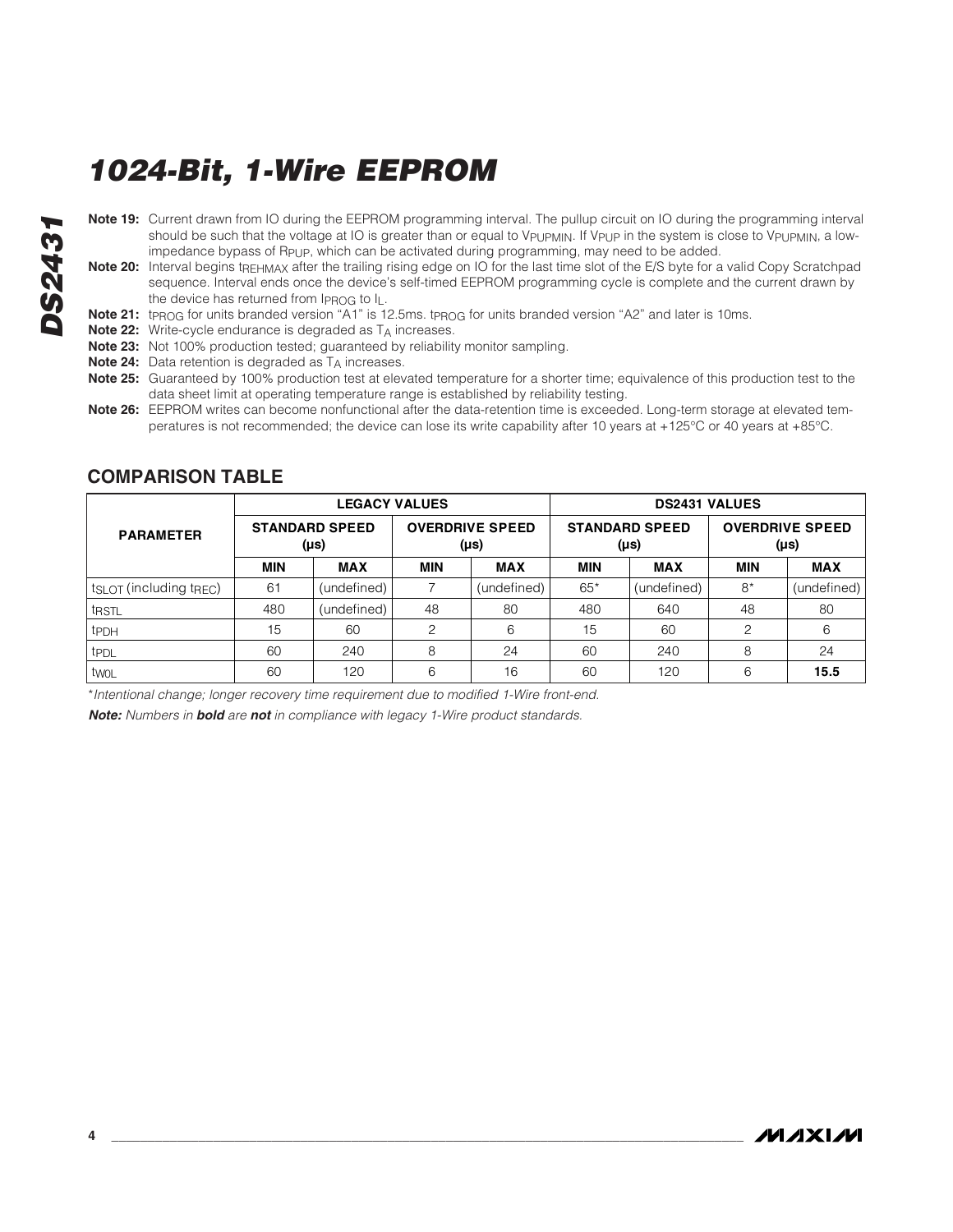### **Pin Description**

|                |              | <b>PIN</b>     | <b>NAME</b>   | <b>FUNCTION</b>               |            |                                                                                                                                                                                         |
|----------------|--------------|----------------|---------------|-------------------------------|------------|-----------------------------------------------------------------------------------------------------------------------------------------------------------------------------------------|
| <b>TSOC</b>    | <b>TO-92</b> | <b>TDFN-EP</b> | <b>SFN</b>    | <b>UCSPR</b>                  |            |                                                                                                                                                                                         |
| 3, 4, 5, 6     | 3            | 1, 4, 5, 6     |               | A2, A3, C2,<br>C <sub>3</sub> | N.C.       | Not Connected                                                                                                                                                                           |
| $\overline{c}$ | 2            | 2              |               | C <sub>1</sub>                | IO         | 1-Wire Bus Interface. Open-drain signal<br>that requires an external pullup resistor.                                                                                                   |
|                |              | 3              | $\mathcal{P}$ | A <sub>1</sub>                | <b>GND</b> | Ground Reference                                                                                                                                                                        |
|                |              | EP             |               |                               | EP         | Exposed Pad. Solder evenly to the<br>board's ground plane for proper<br>operation. Refer to Application Note<br>3273: Exposed Pads: A Brief<br>Introduction for additional information. |

#### **Detailed Description**

The DS2431 combines 1024 bits of EEPROM, an 8-byte register/control page with up to 7 user read/write bytes, and a fully featured 1-Wire interface in a single chip. Each DS2431 has its own 64-bit ROM registration number that is factory lasered into the chip to provide a guaranteed unique identity for absolute traceability. Data is transferred serially through the 1-Wire protocol, which requires only a single data lead and a ground return. The DS2431 has an additional memory area called the scratchpad that acts as a buffer when writing to the main memory or the register page. Data is first written to the scratchpad from which it can be read back. After the data has been verified, a Copy Scratchpad command transfers the data to its final memory location. The DS2431 applications include accessory/PCB identification, medical sensor calibration data storage, analog sensor calibration including IEEE P1451.4 smart sensors, ink and toner print cartridge identification, and after-market management of consumables.

#### **Overview**

The block diagram in Figure 1 shows the relationships between the major control and memory sections of the DS2431. The DS2431 has four main data components: 64-bit lasered ROM, 64-bit scratchpad, four 32-byte pages of EEPROM, and a 64-bit register page.



Figure 1. Block Diagram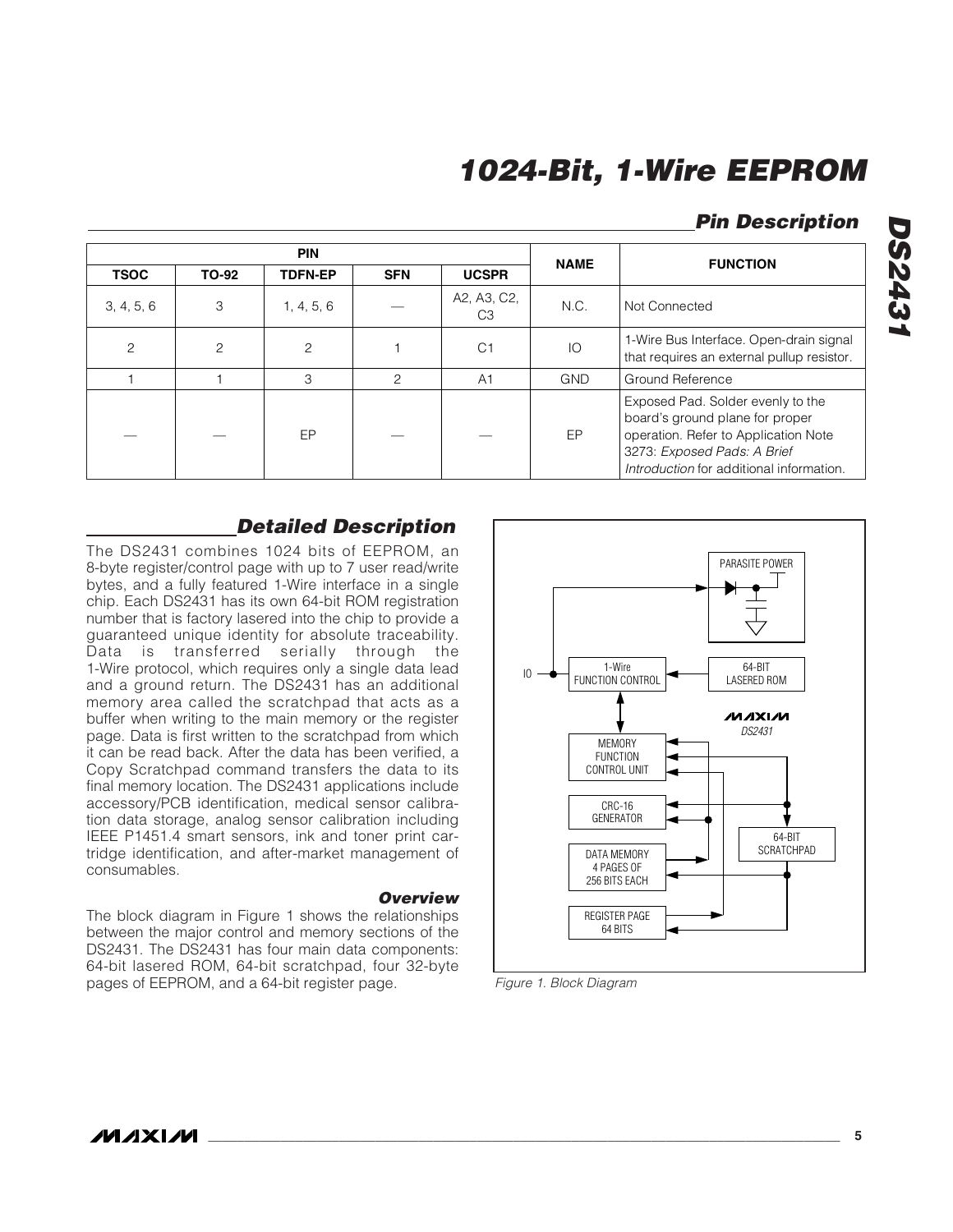

Figure 2. Hierarchical Structure for 1-Wire Protocol



Figure 3. 64-Bit Lasered ROM

The hierarchical structure of the 1-Wire protocol is shown in Figure 2. The bus master must first provide one of the seven ROM function commands: Read ROM, Match ROM, Search ROM, Skip ROM, Resume, Overdrive-Skip ROM, or Overdrive-Match ROM. Upon completion of an Overdrive-Skip ROM or Overdrive-Match ROM command byte executed at standard speed, the device enters overdrive mode where all subsequent communication occurs at a higher speed. The protocol required for these ROM function commands is described in Figure 9. After a ROM function command is successfully executed, the memory functions become accessible and the master can provide any one of the four memory function commands. The protocol for these memory function commands is described in Figure 7. **All data is read and written least significant bit first.**

#### **64-Bit Lasered ROM**

Each DS2431 contains a unique ROM code that is 64 bits long. The first 8 bits are a 1-Wire family code. The next 48 bits are a unique serial number. The last 8 bits are a cyclic redundancy check (CRC) of the first 56 bits. See Figure 3 for details. The 1-Wire CRC is generated using a polynomial generator consisting of a shift register and XOR gates as shown in Figure 4. The polynomial is  $X^8 + X^5 + X^4 + 1$ . Additional information about the 1-Wire CRC is available in Application Note 27: Understanding and Using Cyclic Redundancy Checks with Maxim iButton<sup>®</sup> Products.

The shift register bits are initialized to 0. Then, starting with the least significant bit of the family code, one bit at a time is shifted in. After the 8th bit of the family code has been entered, the serial number is entered. After the last bit of the serial number has been entered, the shift register contains the CRC value. Shifting in the 8 bits of the CRC returns the shift register to all 0s.

iButton is a registered trademark of Maxim Integrated Products, Inc.

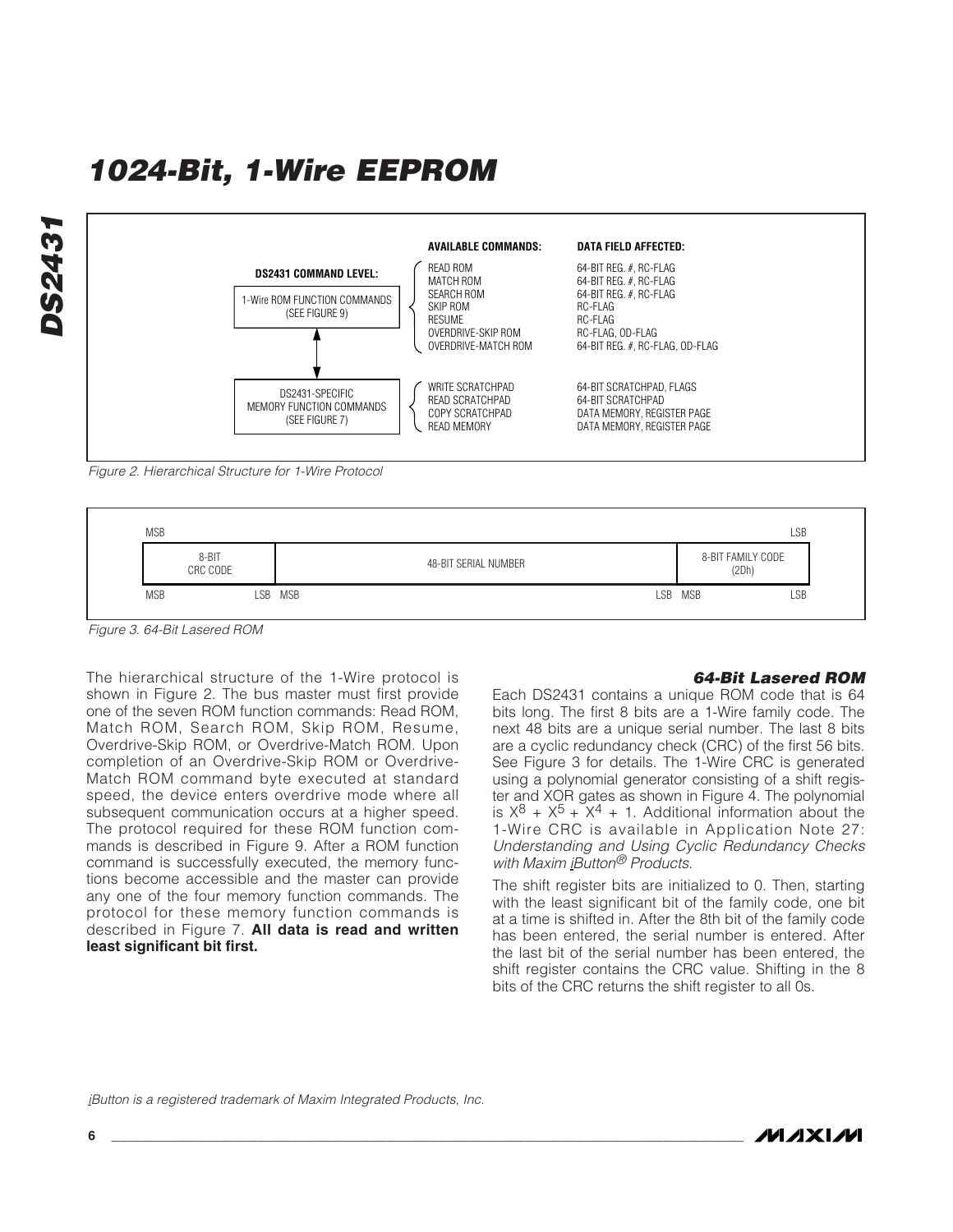

Figure 4. 1-Wire CRC Generator

#### **Memory Access**

Data memory and registers are located in a linear address space, as shown in Figure 5. The data memory and the registers have unrestricted read access. The DS2431 EEPROM array consists of 18 rows of 8 bytes each. The first 16 rows are divided equally into four memory pages (32 bytes each). These four pages are the primary data memory. Each page can be individually set to open (unprotected), write protected, or EPROM mode by setting the associated protection byte in the register row. The last two rows contain protection registers and reserved bytes. The register row consists of 4 protection control bytes, a copy-protection byte, the factory byte, and 2 user byte/manufacture ID bytes. The manufacturer ID can be a customer-supplied identification code that assists the application software in identifying the product the DS2431 is associated with.

| <b>ADDRESS RANGE</b> | <b>TYPE</b>                   | <b>DESCRIPTION</b>             | <b>PROTECTION CODES</b>                                                         |
|----------------------|-------------------------------|--------------------------------|---------------------------------------------------------------------------------|
| 0000h to 001Fh       | R/(W)                         | Data Memory Page 0             |                                                                                 |
| 0020h to 003Fh       | R/(W)                         | Data Memory Page 1             |                                                                                 |
| 0040h to 005Fh       | R/(W)                         | Data Memory Page 2             |                                                                                 |
| 0060h to 007Fh       | R/(W)                         | Data Memory Page 3             |                                                                                 |
| 0080h*               | R/(W)                         | Protection Control Byte Page 0 | 55h: Write Protect P0; AAh: EPROM Mode P0;<br>55h or AAh: Write Protect 80h     |
| 0081h*               | R/(W)                         | Protection Control Byte Page 1 | 55h: Write Protect P1; AAh: EPROM Mode P1;<br>55h or AAh: Write Protect 81h     |
| 0082h*               | R/(W)                         | Protection Control Byte Page 2 | 55h: Write Protect P2; AAh: EPROM Mode P2;<br>55h or AAh: Write Protect 82h     |
| 0083h*               | R/(W)                         | Protection Control Byte Page 3 | 55h: Write Protect P3; AAh: EPROM Mode P3;<br>55h or AAh: Write Protect 83h     |
| 0084h*               | R/(W)                         | Copy Protection Byte           | 55h or AAh: Copy Protect 0080h:008Fh, and Any<br>Write-Protected Pages          |
| 0085h                | R                             | Factory Byte. Set at Factory.  | AAh: Write Protect 85h, 86h, 87h;<br>55h: Write Protect 85h; Unprotect 86h, 87h |
| 0086h                | R/(W)                         | User Byte/Manufacturer ID      |                                                                                 |
| 0087h                | R/(W)                         | User Byte/Manufacturer ID      |                                                                                 |
| 0088h to 008Fh       | $\overbrace{\phantom{12332}}$ | Reserved                       |                                                                                 |

address nor activate any function.

Figure 5. Memory Map



**DS2431**

**DS2431**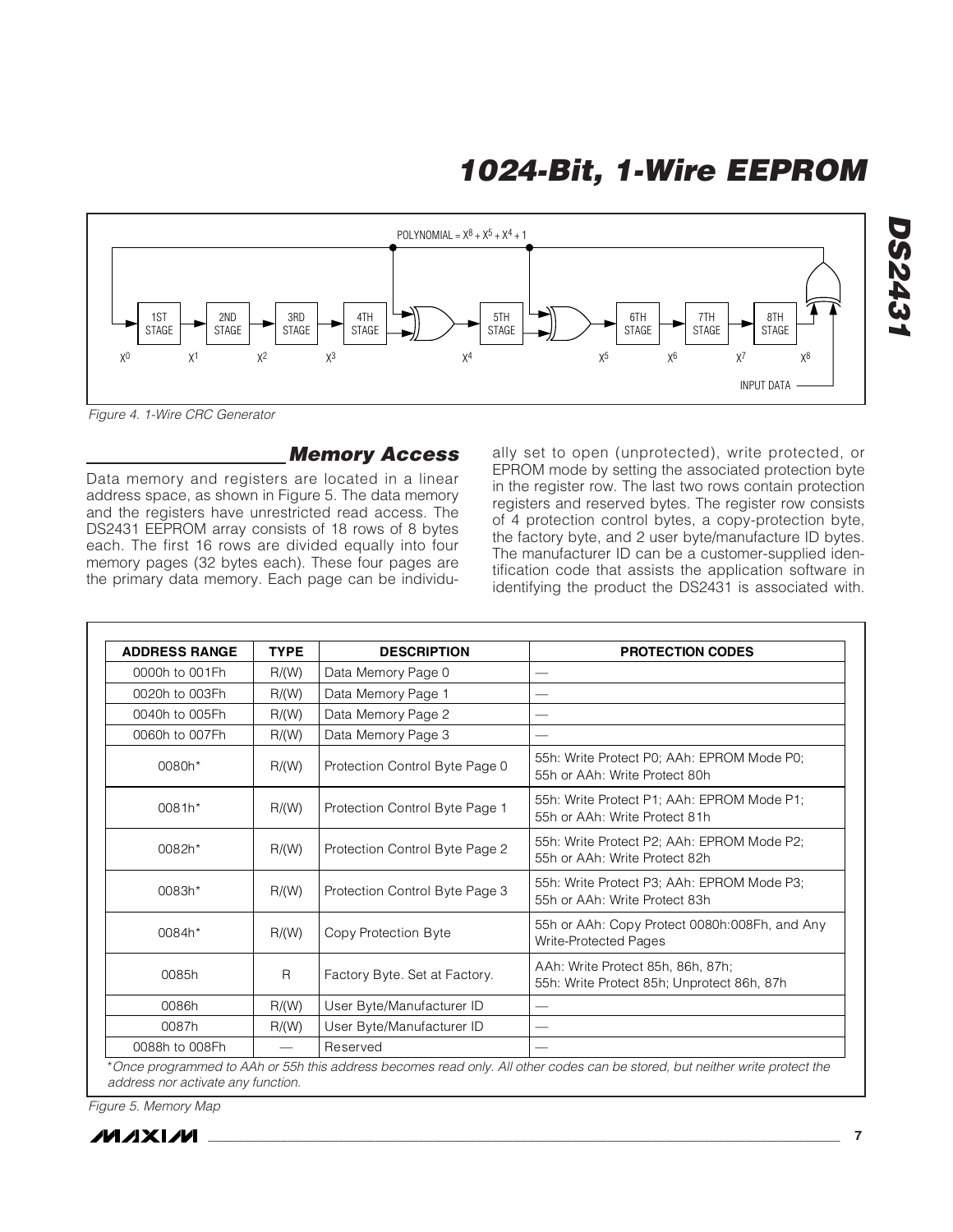**DS2431 DS243** 

Contact the factory to set up and register a custom manufacturer ID. The last row is reserved for future use. It is undefined in terms of R/W functionality and should not be used.

In addition to the main EEPROM array, an 8-byte volatile scratchpad is included. Writes to the EEPROM array are a two-step process. First, data is written to the scratchpad and then copied into the main array. This allows the user to first verify the data written to the scratchpad prior to copying into the main array. The device only supports full row (8-byte) copy operations. For data in the scratchpad to be valid for a copy operation, the address supplied with a Write Scratchpad command must start on a row boundary, and 8 full bytes must be written into the scratchpad.

The protection control registers determine how incoming data on a Write Scratchpad command is loaded into the scratchpad. A protection setting of 55h (write protect) causes the incoming data to be ignored and the target address main memory data to be loaded into the scratchpad. A protection setting of AAh (EPROM mode) causes the logical AND of incoming data and target address main memory data to be loaded into the scratchpad. Any other protection control register setting leaves the associated memory page open for unrestricted write access. Protection-control byte settings of 55h or AAh also write protect the protection-control byte. The protection-control byte setting of 55h does not block the copy. This allows write-protected data to be refreshed (i.e., reprogrammed with the current data) in the device.

The copy-protection byte is used for a higher level of security and should only be used after all other protection control bytes, user bytes, and write-protected pages are set to their final value. If the copy-protection

byte is set to 55h or AAh, all copy attempts to the register row and user-byte row are blocked. In addition, all copy attempts to write-protected main memory pages (i.e., refresh) are blocked.

**Address Registers and Transfer Status** The DS2431 employs three address registers: TA1, TA2, and E/S (Figure 6). These registers are common to many other 1-Wire devices but operate slightly differently with the DS2431. Registers TA1 and TA2 must be loaded with the target address to which the data is written or from which data is read. Register E/S is a readonly transfer-status register used to verify data integrity with write commands. E/S bits E[2:0] are loaded with the incoming T[2:0] on a Write Scratchpad command and increment on each subsequent data byte. This is, in effect, a byte-ending offset counter within the 8-byte scratchpad. Bit 5 of the E/S register, called PF, is a logic 1 if the data in the scratchpad is not valid due to a loss of power or if the master sends fewer bytes than needed to reach the end of the scratchpad. For a valid write to the scratchpad, T[2:0] must be 0 and the master must have sent 8 data bytes. Bits 3, 4, and 6 have no function; they always read 0. The highest valued bit of the E/S register, called authorization accepted (AA), acts as a flag to indicate that the data stored in the scratchpad has already been copied to the target memory address. Writing data to the scratchpad clears this flag.

#### **Writing with Verification**

*IVI A* XI*IV*I

To write data to the DS2431, the scratchpad must be used as intermediate storage. First, the master issues the Write Scratchpad command to specify the desired target address, followed by the data to be written to the scratchpad. Note that Copy Scratchpad commands must be performed on 8-byte boundaries, i.e., the three

| BIT #                                                   | $7\overline{ }$ | 6               | 5               | $\overline{4}$  | 3               | 2               |                | 0              |  |
|---------------------------------------------------------|-----------------|-----------------|-----------------|-----------------|-----------------|-----------------|----------------|----------------|--|
| TARGET ADDRESS (TA1)                                    | T7              | T <sub>6</sub>  | T <sub>5</sub>  | T <sub>4</sub>  | T <sub>3</sub>  | T <sub>2</sub>  | Τ1             | T <sub>0</sub> |  |
| TARGET ADDRESS (TA2)                                    | T <sub>15</sub> | T <sub>14</sub> | T <sub>13</sub> | T <sub>12</sub> | T <sub>11</sub> | T <sub>10</sub> | T9             | T <sub>8</sub> |  |
| ENDING ADDRESS WITH<br>DATA STATUS (E/S)<br>(READ ONLY) | AA              | $\Omega$        | PF              | $\Omega$        | $\Omega$        | E <sub>2</sub>  | E <sub>1</sub> | E0             |  |

Figure 6. Address Registers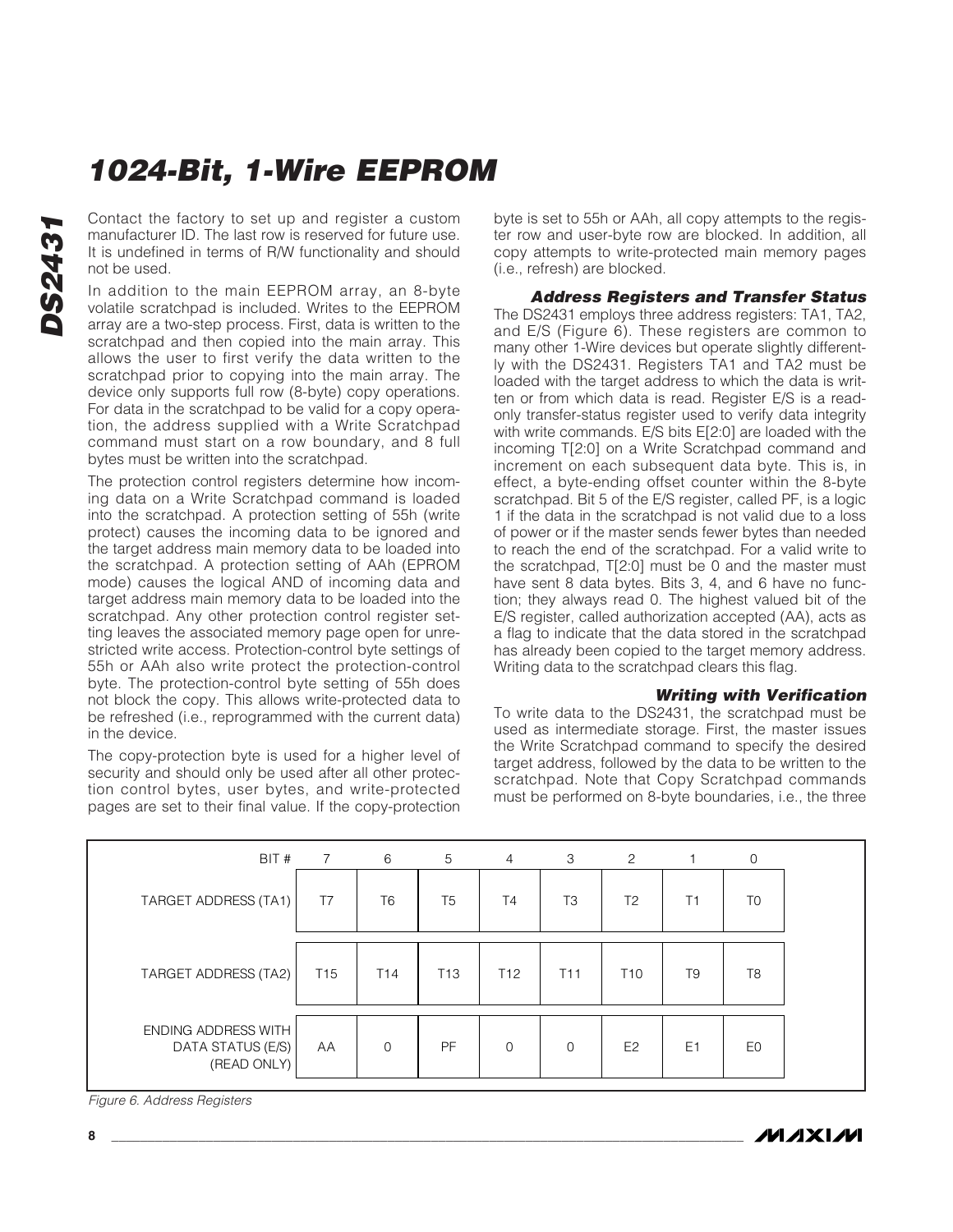LSBs of the target address (T2, T1, T0) must be equal to 000b. If T[2:0] are sent with nonzero values, the copy function is blocked. Under certain conditions (see the Write Scratchpad [0Fh] section) the master receives an inverted CRC-16 of the command, address (actual address sent), and data at the end of the Write Scratchpad command sequence. Knowing this CRC value, the master can compare it to the value it has calculated to decide if the communication was successful and proceed to the Copy Scratchpad command. If the master could not receive the CRC-16, it should send the Read Scratchpad command to verify data integrity. As a preamble to the scratchpad data, the DS2431 repeats the target address TA1 and TA2 and sends the contents of the E/S register. If the PF flag is set, data did not arrive correctly in the scratchpad, or there was a loss of power since data was last written to the scratchpad. The master does not need to continue reading; it can start a new trial to write data to the scratchpad. Similarly, a set AA flag together with a cleared PF flag indicates that the device did not recognize the Write command.

If everything went correctly, both flags are cleared. Now the master can continue reading and verifying every data byte. After the master has verified the data, it can send the Copy Scratchpad command, for example. This command must be followed exactly by the data of the three address registers, TA1, TA2, and E/S. The master should obtain the contents of these registers by reading the scratchpad.

### **Memory Function Commands**

The Memory Function Flowchart (Figure 7) describes the protocols necessary for accessing the memory of the DS2431. An example on how to use these functions to write to and read from the device is in the Memory Function Example section. The communication between the master and the DS2431 takes place either at standard speed (default,  $OD = 0$ ) or at overdrive speed ( $OD = 1$ ). If not explicitly set into overdrive mode, the DS2431 assumes standard speed.

#### **Write Scratchpad [0Fh]**

The Write Scratchpad command applies to the data memory and the writable addresses in the register page. For the scratchpad data to be valid for copying to the array, the user must perform a Write Scratchpad command of 8 bytes starting at a valid row boundary. The Write Scratchpad command accepts invalid addresses and partial rows, but subsequent Copy Scratchpad commands are blocked.

After issuing the Write Scratchpad command, the master must first provide the 2-byte target address, followed by the data to be written to the scratchpad. The data is written to the scratchpad starting at the byte offset of T[2:0]. The E/S bits E[2:0] are loaded with the starting byte offset and increment with each subsequent byte. Effectively, E[2:0] is the byte offset of the last full byte written to the scratchpad. Only full data bytes are accepted.

When executing the Write Scratchpad command, the CRC generator inside the DS2431 (Figure 13) calculates a CRC of the entire data stream, starting at the command code and ending at the last data byte as sent by the master. This CRC is generated using the CRC-16 polynomial by first clearing the CRC generator and then shifting in the command code (0Fh) of the Write Scratchpad command, the target addresses (TA1 and TA2), and all the data bytes. Note that the CRC-16 calculation is performed with the actual TA1 and TA2 and data sent by the master. The master can end the Write Scratchpad command at any time. However, if the end of the scratchpad is reached  $(E[2:0] = 111b)$ , the master can send 16 read time slots and receive the CRC generated by the DS2431.

If a Write Scratchpad command is attempted to a writeprotected location, the scratchpad is loaded with the data already existing in memory rather than the data transmitted. Similarly, if the target address page is in EPROM mode, the scratchpad is loaded with the bitwise logical AND of the transmitted data and data already existing in memory.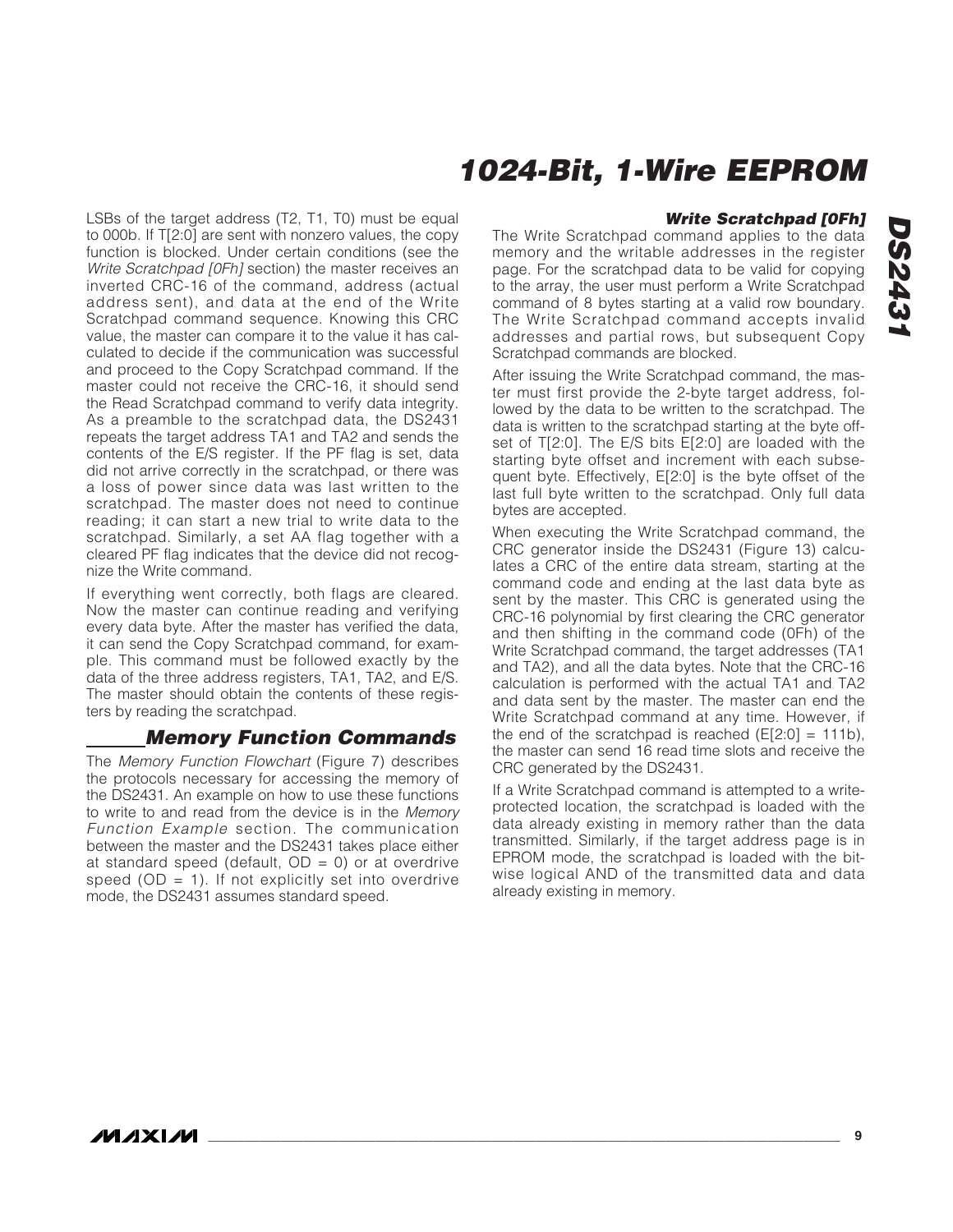

Figure 7a. Memory Function Flowchart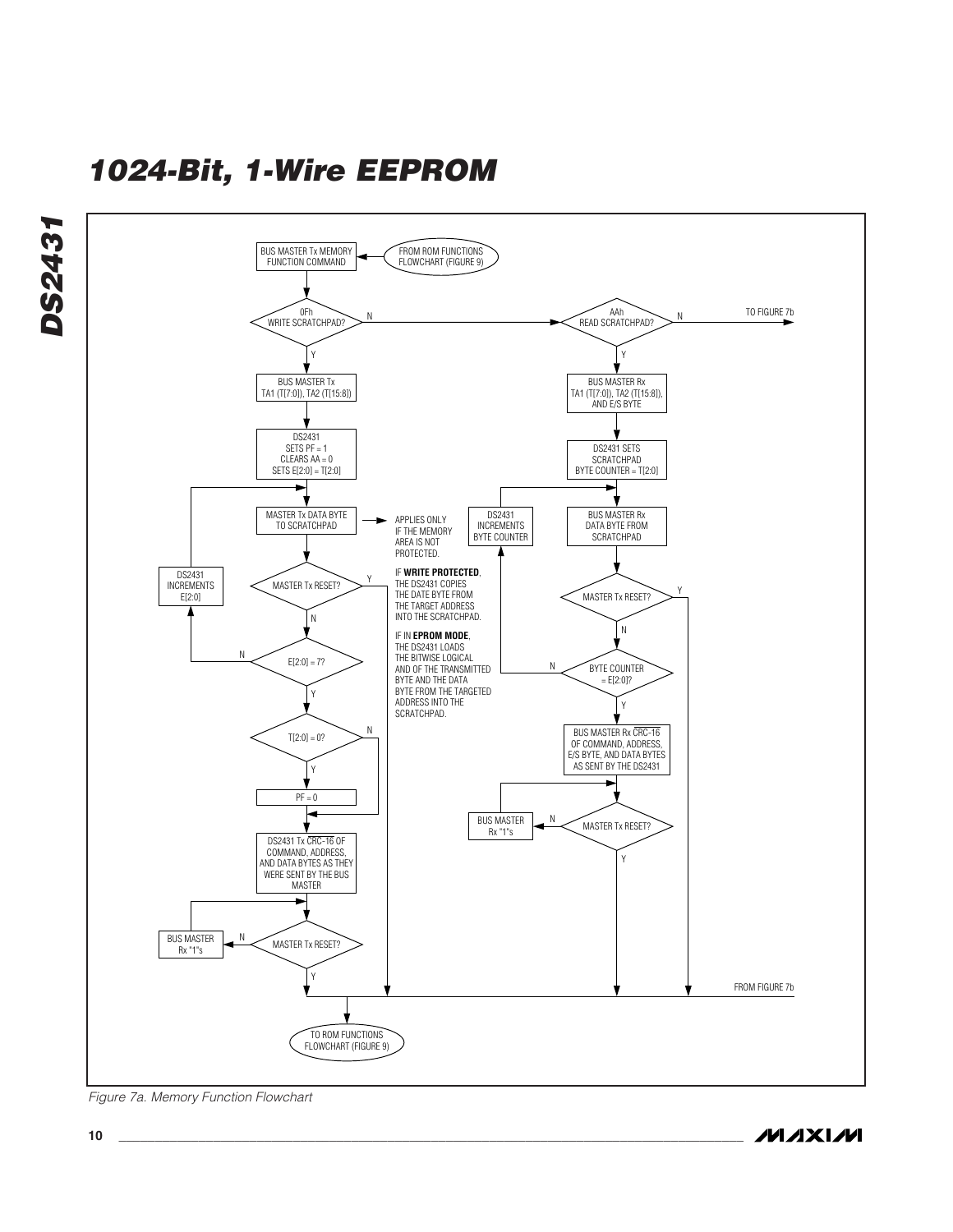![](_page_10_Figure_1.jpeg)

Figure 7b. Memory Function Flowchart (continued)

![](_page_10_Picture_3.jpeg)

**DS2431**

**DS2431**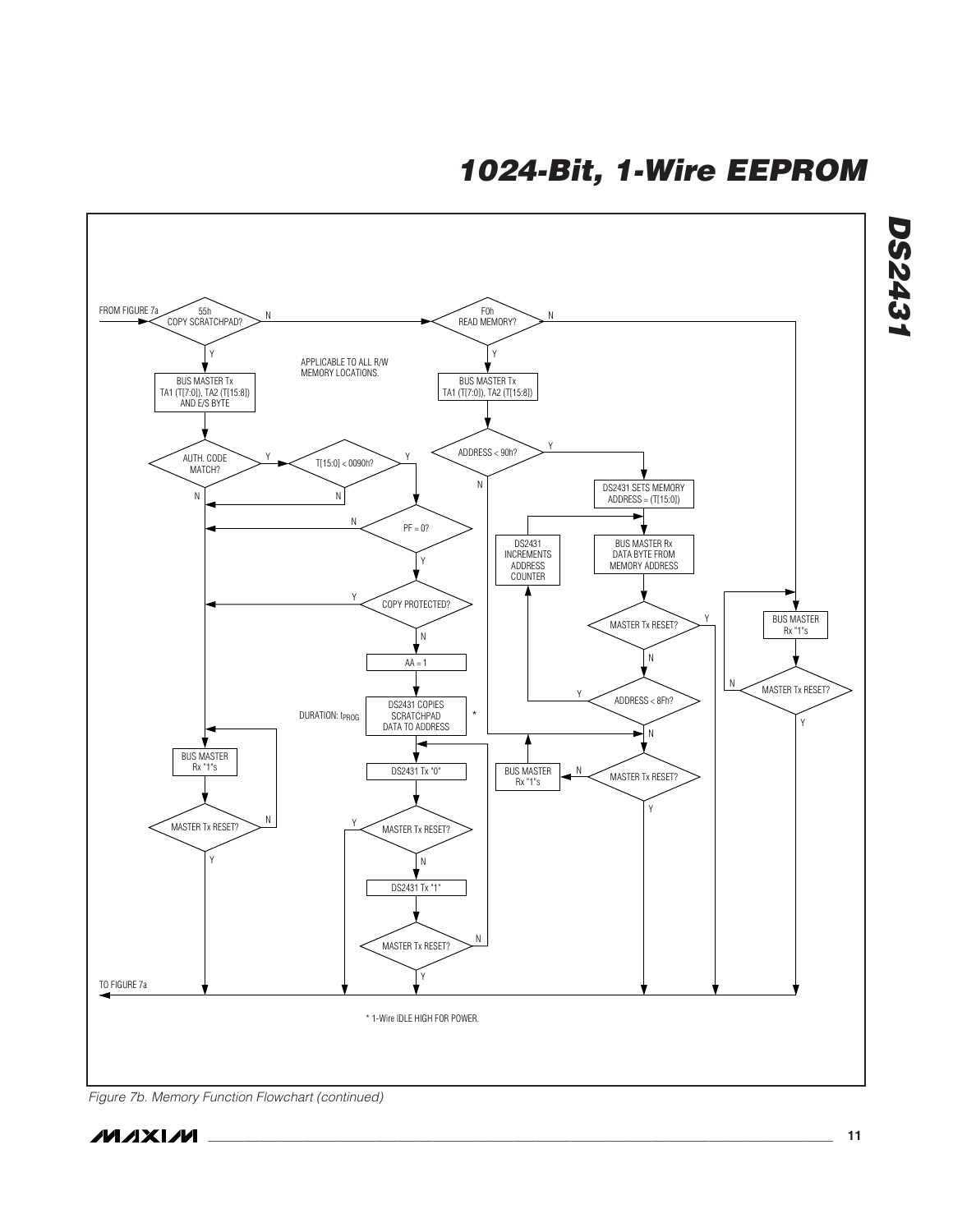#### **Read Scratchpad [AAh]**

The Read Scratchpad command allows verifying the target address and the integrity of the scratchpad data. After issuing the command code, the master begins reading. The first two bytes are the target address. The next byte is the ending offset/data status byte (E/S) followed by the scratchpad data, which may be different from what the master originally sent. This is of particular importance if the target address is within the register page or a page in either write-protection mode or EPROM mode. See the Write Scratchpad [0Fh] section for details. The master should read through the scratchpad ( $E[2:0]$  - T[2:0] + 1 bytes), after which it receives the inverted CRC based on data as it was sent by the DS2431. If the master continues reading after the CRC, all data is logic 1.

#### **Copy Scratchpad [55h]**

The Copy Scratchpad command is used to copy data from the scratchpad to writable memory sections. After issuing the Copy Scratchpad command, the master must provide a 3-byte authorization pattern, which should have been obtained by an immediately preceding Read Scratchpad command. This 3-byte pattern must exactly match the data contained in the three address registers (TA1, TA2, E/S, in that order). If the pattern matches, the target address is valid, the PF flag is not set, and the target memory is not copy protected, then the AA flag is set and the copy begins. All 8 bytes of scratchpad contents are copied to the target memory location. The duration of the device's internal data transfer is tPROG during which the voltage on the 1-Wire bus must not fall below 2.8V. A pattern of alternating 0s and 1s are transmitted after the data has been copied until the master issues a reset pulse. If the PF flag is set or the target memory is copy protected, the copy does not begin and the AA flag is not set.

#### **Read Memory [F0h]**

The Read Memory command is the general function to read data from the DS2431. After issuing the command, the master must provide the 2-byte target address. After these 2 bytes, the master reads data beginning from the target address and can continue until address 008Fh. If the master continues reading, the result is logic 1s. The device's internal TA1, TA2, E/S, and scratchpad contents are not affected by a Read Memory command.

### **1-Wire Bus System**

The 1-Wire bus is a system that has a single bus master and one or more slaves. In all instances the DS2431 is a slave device. The bus master is typically a microcontroller. The discussion of this bus system is broken down into three topics: hardware configuration, transaction sequence, and 1-Wire signaling (signal types and timing). The 1-Wire protocol defines bus transactions in terms of the bus state during specific time slots, which are initiated on the falling edge of sync pulses from the bus master.

### **Hardware Configuration**

The 1-Wire bus has only a single line by definition; it is important that each device on the bus be able to drive it at the appropriate time. To facilitate this, each device attached to the 1-Wire bus must have open-drain or three-state outputs. The 1-Wire port of the DS2431 is open drain with an internal circuit equivalent to that shown in Figure 8.

A multidrop bus consists of a 1-Wire bus with multiple slaves attached. The DS2431 supports both a standard and overdrive communication speed of 15.4kbps (max) and 125kbps (max), respectively. Note that legacy 1-Wire products support a standard communication speed of 16.3kbps and overdrive of 142kbps. The slightly reduced rates for the DS2431 are a result of additional recovery times, which in turn were driven by a 1-Wire physical interface enhancement to improve noise immunity. The value of the pullup resistor primarily depends on the network size and load conditions. The DS2431 requires a pullup resistor of 2.2k $\Omega$  (max) at any speed.

The idle state for the 1-Wire bus is high. If for any reason a transaction needs to be suspended, the bus **must** be left in the idle state if the transaction is to resume. If this does not occur and the bus is left low for more than 16 $\mu$ s (overdrive speed) or more than 120 $\mu$ s (standard speed), one or more devices on the bus could be reset.

### **Transaction Sequence**

The protocol for accessing the DS2431 through the 1-Wire port is as follows:

- Initialization
- ROM Function Command
- Memory Function Command
- Transaction/Data

![](_page_11_Picture_20.jpeg)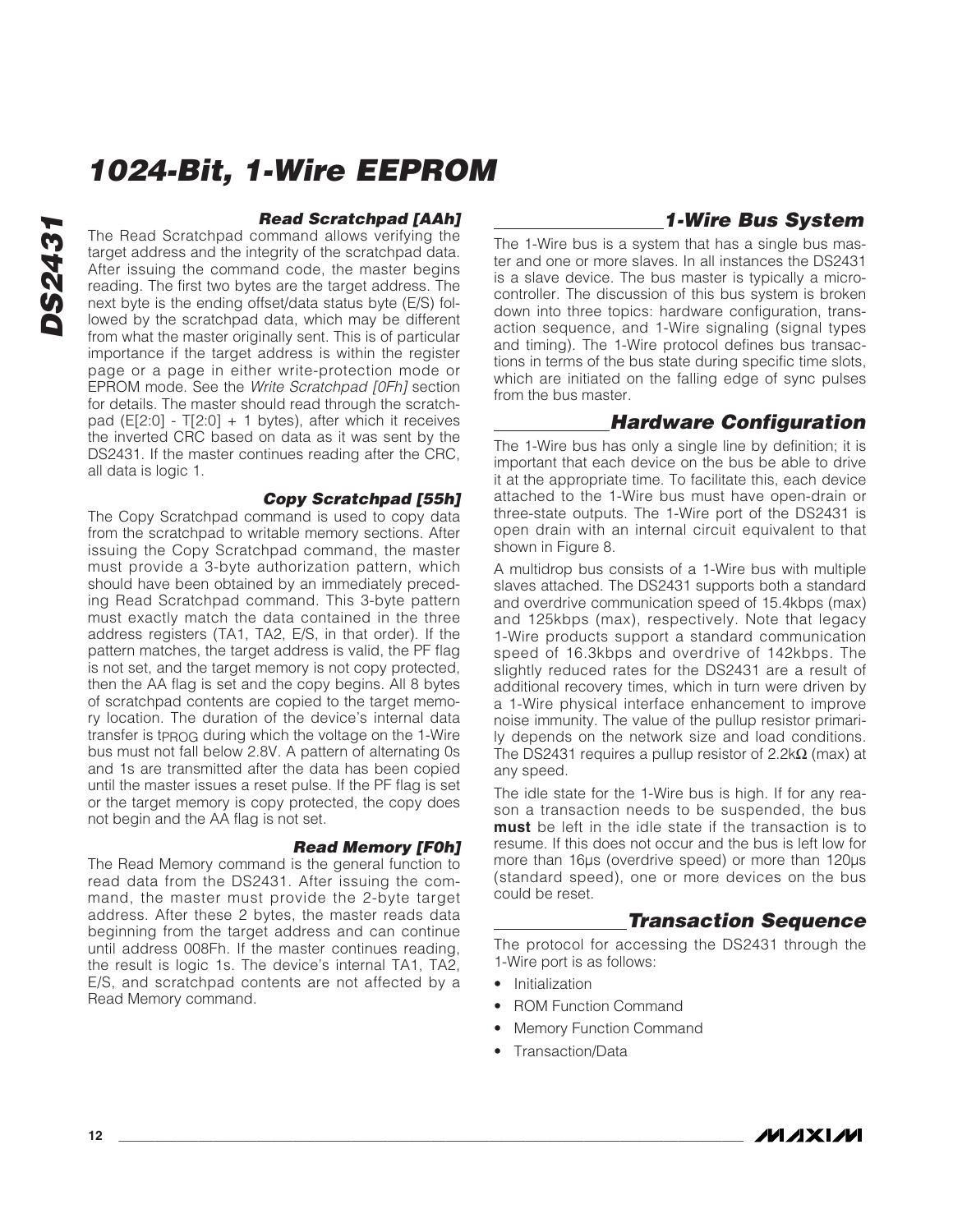![](_page_12_Figure_1.jpeg)

Figure 8. Hardware Configuration

#### **Initialization**

All transactions on the 1-Wire bus begin with an initialization sequence. The initialization sequence consists of a reset pulse transmitted by the bus master followed by presence pulse(s) transmitted by the slave(s). The presence pulse lets the bus master know that the DS2431 is on the bus and is ready to operate. For more details, see the 1-Wire Signaling section.

### **1-Wire ROM Function Commands**

Once the bus master has detected a presence, it can issue one of the seven ROM function commands that the DS2431 supports. All ROM function commands are 8 bits long. A list of these commands follows (see the flowchart in Figure 9).

#### **Read ROM [33h]**

The Read ROM command allows the bus master to read the DS2431's 8-bit family code, unique 48-bit serial number, and 8-bit CRC. This command can only be used if there is a single slave on the bus. If more than one slave is present on the bus, a data collision occurs when all slaves try to transmit at the same time (open drain produces a wired-AND result). The resultant family code and 48-bit serial number result in a mismatch of the CRC.

#### **Match ROM [55h]**

The Match ROM command, followed by a 64-bit ROM sequence, allows the bus master to address a specific DS2431 on a multidrop bus. Only the DS2431 that exactly matches the 64-bit ROM sequence responds to the subsequent memory function command. All other slaves wait for a reset pulse. This command can be used with a single device or multiple devices on the bus.

![](_page_12_Picture_11.jpeg)

#### **Search ROM [F0h]**

**DS2431**

**DS243** 

When a system is initially brought up, the bus master might not know the number of devices on the 1-Wire bus or their registration numbers. By taking advantage of the wired-AND property of the bus, the master can use a process of elimination to identify the registration numbers of all slave devices. For each bit of the registration number, starting with the least significant bit, the bus master issues a triplet of time slots. On the first slot, each slave device participating in the search outputs the true value of its registration number bit. On the second slot, each slave device participating in the search outputs the complemented value of its registration number bit. On the third slot, the master writes the true value of the bit to be selected. All slave devices that do not match the bit written by the master stop participating in the search. If both of the read bits are zero, the master knows that slave devices exist with both states of the bit. By choosing which state to write, the bus master branches in the ROM code tree. After one complete pass, the bus master knows the registration number of a single device. Additional passes identify the registration numbers of the remaining devices. Refer to Application Note 187: 1-Wire Search Algorithm for a detailed discussion, including an example.

#### **Skip ROM [CCh]**

This command can save time in a single-drop bus system by allowing the bus master to access the memory functions without providing the 64-bit ROM code. If more than one slave is present on the bus and, for example, a read command is issued following the Skip ROM command, data collision occurs on the bus as multiple slaves transmit simultaneously (open-drain pulldowns produce a wired-AND result).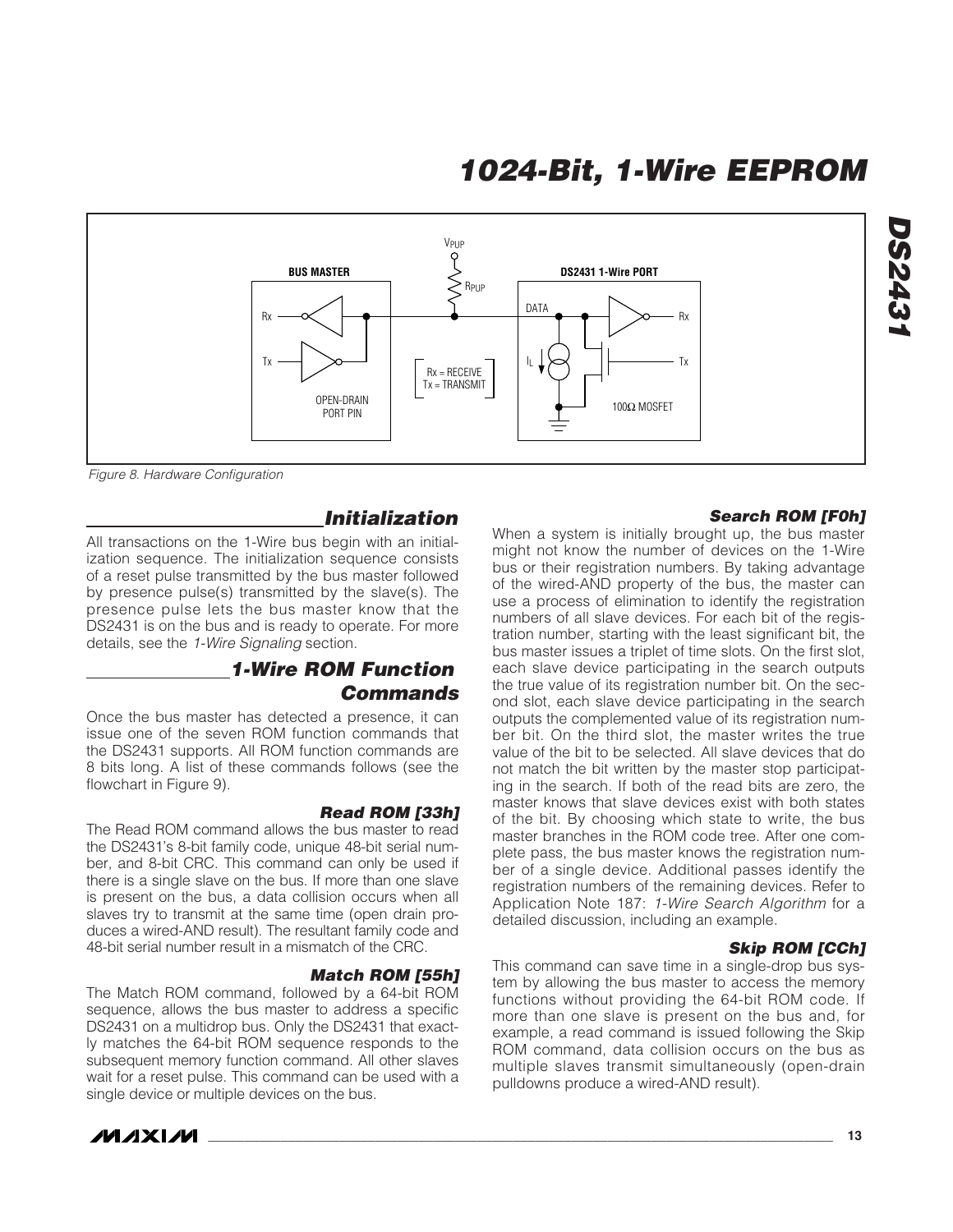![](_page_13_Figure_1.jpeg)

Figure 9a. ROM Functions Flowchart

![](_page_13_Picture_3.jpeg)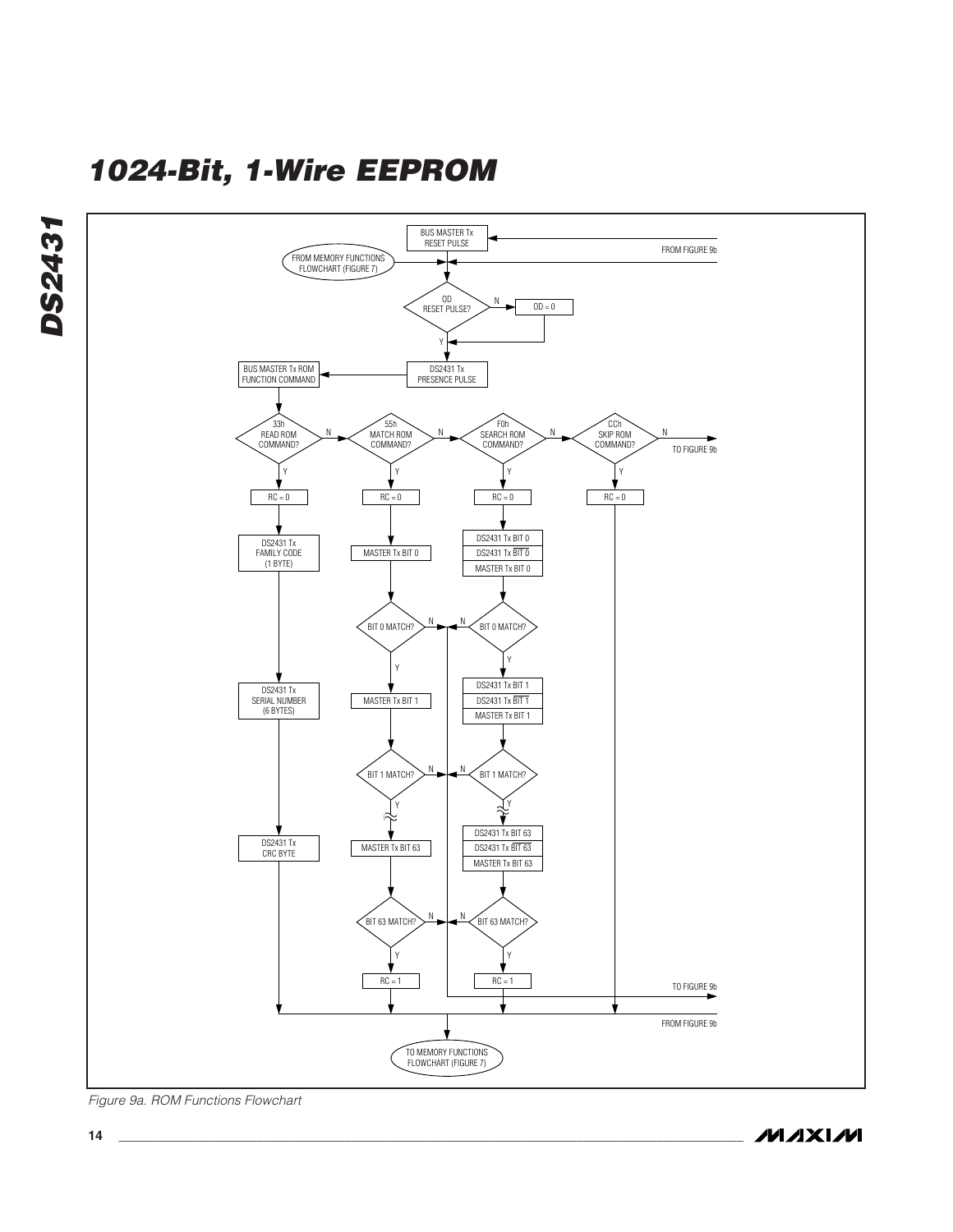![](_page_14_Figure_1.jpeg)

Figure 9b. ROM Functions Flowchart (continued)

**DS2431**

**DS2431**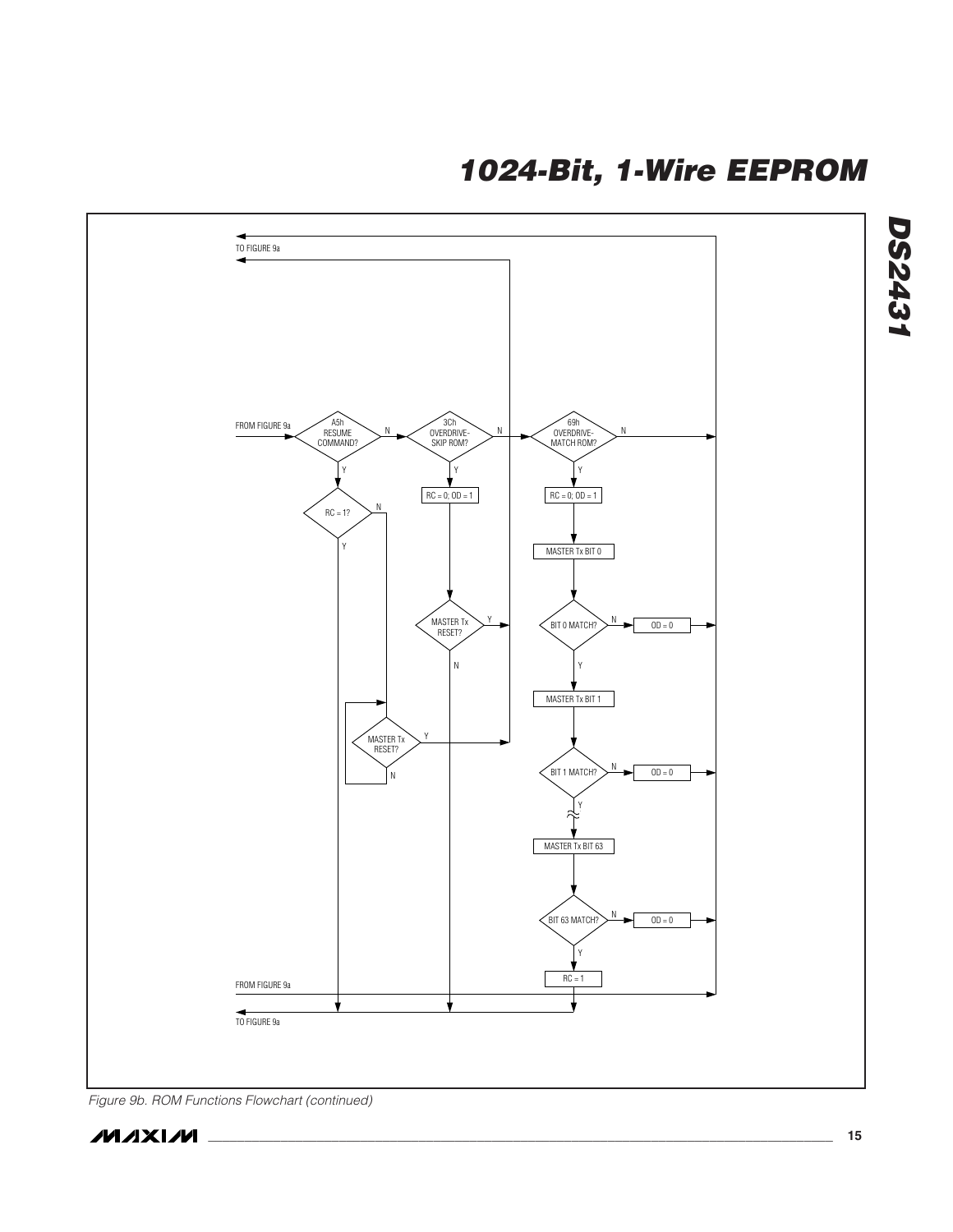#### **Resume [A5h]**

To maximize the data throughput in a multidrop environment, the Resume command is available. This command checks the status of the RC bit and, if it is set, directly transfers control to the memory function commands, similar to a Skip ROM command. The only way to set the RC bit is through successfully executing the Match ROM, Search ROM, or Overdrive-Match ROM command. Once the RC bit is set, the device can repeatedly be accessed through the Resume command. Accessing another device on the bus clears the RC bit, preventing two or more devices from simultaneously responding to the Resume command.

#### **Overdrive-Skip ROM [3Ch]**

On a single-drop bus this command can save time by allowing the bus master to access the memory functions without providing the 64-bit ROM code. Unlike the normal Skip ROM command, the Overdrive-Skip ROM command sets the DS2431 into the overdrive mode  $(OD = 1)$ . All communication following this command must occur at overdrive speed until a reset pulse of minimum 480µs duration resets all devices on the bus to standard speed  $(OD = 0)$ .

When issued on a multidrop bus, this command sets all overdrive-supporting devices into overdrive mode. To subsequently address a specific overdrive-supporting device, a reset pulse at overdrive speed must be issued followed by a Match ROM or Search ROM command sequence. This speeds up the time for the search process. If more than one slave supporting overdrive is present on the bus and the Overdrive-Skip ROM command is followed by a read command, data collision occurs on the bus as multiple slaves transmit simultaneously (open-drain pulldowns produce a wired-AND result).

#### **Overdrive-Match ROM [69h]**

The Overdrive-Match ROM command followed by a 64 bit ROM sequence transmitted at overdrive speed allows the bus master to address a specific DS2431 on a multidrop bus and to simultaneously set it in overdrive mode. Only the DS2431 that exactly matches the 64-bit ROM sequence responds to the subsequent memory function command. Slaves already in overdrive mode from a previous Overdrive-Skip ROM or successful Overdrive-Match ROM command remain in overdrive mode. All overdrive-capable slaves return to standard speed at the next reset pulse of minimum 480µs duration. The Overdrive-Match ROM command can be used with a single device or multiple devices on the bus.

### **1-Wire Signaling**

The DS2431 requires strict protocols to ensure data integrity. The protocol consists of four types of signaling on one line: reset sequence with reset pulse and presence pulse, write-zero, write-one, and read-data. Except for the presence pulse, the bus master initiates all falling edges. The DS2431 can communicate at two different speeds: standard speed and overdrive speed. If not explicitly set into the overdrive mode, the DS2431 communicates at standard speed. While in overdrive mode, the fast timing applies to all waveforms.

To get from idle to active, the voltage on the 1-Wire line needs to fall from V<sub>PUP</sub> below the threshold V<sub>TL</sub>. To get from active to idle, the voltage needs to rise from  $V_{II}$  MAX past the threshold  $V_{TH}$ . The time it takes for the voltage to make this rise is seen in Figure 10 as ε, and its duration depends on the pullup resistor (RPUP) used and the capacitance of the 1-Wire network attached. The voltage V<sub>ILMAX</sub> is relevant for the DS2431 when determining a logical level, not triggering any events.

Figure 10 shows the initialization sequence required to begin any communication with the DS2431. A reset pulse followed by a presence pulse indicates that the DS2431 is ready to receive data, given the correct ROM and memory function command. If the bus master uses slew-rate control on the falling edge, it must pull down the line for t $RSTL + tF$  to compensate for the edge. A t<sub>RSTL</sub> duration of 480µs or longer exits the overdrive mode, returning the device to standard speed. If the DS2431 is in overdrive mode and tRSTL is no longer than 80µs, the device remains in overdrive mode. If the device is in overdrive mode and tracture is between 80us and 480µs, the device resets, but the communication speed is undetermined.

After the bus master has released the line it goes into receive mode. Now the 1-Wire bus is pulled to V<sub>PUP</sub> through the pullup resistor or, in the case of a DS2482 x00 or DS2480B driver, through the active circuitry. When the threshold V<sub>TH</sub> is crossed, the DS2431 waits for tPDH and then transmits a presence pulse by pulling the line low for t $PDL$ . To detect a presence pulse, the master must test the logical state of the 1-Wire line at t<sub>MSP</sub>.

The t<sub>RSTH</sub> window must be at least the sum of tPDHMAX, tPDLMAX, and tRECMIN. Immediately after tract is expired, the DS2431 is ready for data communication. In a mixed population network, tRSTH should be extended to minimum 480µs at standard speed and 48µs at overdrive speed to accommodate other 1-Wire devices.

![](_page_15_Picture_15.jpeg)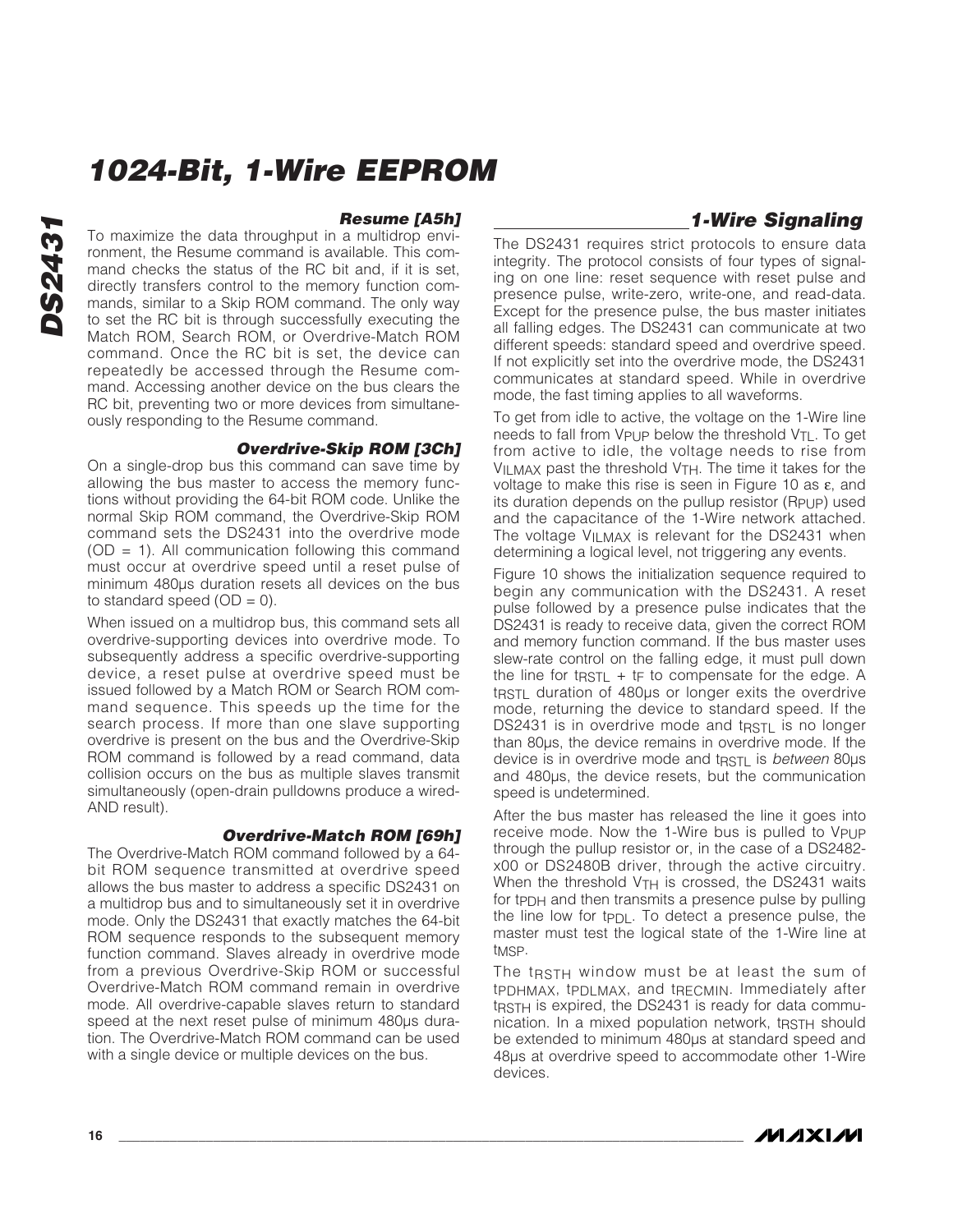![](_page_16_Figure_1.jpeg)

Figure 10. Initialization Procedure: Reset and Presence Pulse

#### **Read/Write Time Slots**

**Master-to-Slave**

Data communication with the DS2431 takes place in time slots that carry a single bit each. Write time slots transport data from bus master to slave. Read time slots transfer data from slave to master. Figure 11 illustrates the definitions of the write and read time slots.

All communication begins with the master pulling the data line low. As the voltage on the 1-Wire line falls below the threshold  $V_{TL}$ , the DS2431 starts its internal timing generator that determines when the data line is sampled during a write time slot and how long data is valid during a read time slot.

For a **write-one** time slot, the voltage on the data line must have crossed the  $V<sub>TH</sub>$  threshold before the writeone low time tW1LMAX is expired. For a **write-zero** time slot, the voltage on the data line must stay below the  $V<sub>TH</sub>$  threshold until the write-zero low time two  $M<sub>II</sub>$  is expired. For the most reliable communication, the voltage on the data line should not exceed VILMAX during the entire twoL or tw<sub>1</sub>L window. After the V<sub>TH</sub> threshold has been crossed, the DS2431 needs a recovery time  $t_{\text{RFC}}$  before it is ready for the next time slot.

#### **Slave-to-Master**

**DS2431**

**DS243** 

A **read-data** time slot begins like a write-one time slot. The voltage on the data line must remain below  $V_{TL}$ until the read low time t<sub>RL</sub> is expired. During the t<sub>RL</sub> window, when responding with a 0, the DS2431 starts pulling the data line low; its internal timing generator determines when this pulldown ends and the voltage starts rising again. When responding with a 1, the DS2431 does not hold the data line low at all, and the voltage starts rising as soon as tRL is over.

The sum of t<sub>RL</sub> +  $\delta$  (rise time) on one side and the internal timing generator of the DS2431 on the other side define the master sampling window (tMSRMIN to t<sub>MSRMAX</sub>), in which the master must perform a read from the data line. For the most reliable communication, t<sub>RL</sub> should be as short as permissible, and the master should read close to but no later than tMSRMAX. After reading from the data line, the master must wait until tSLOT is expired. This guarantees sufficient recovery time t $_{\text{REC}}$  for the DS2431 to get ready for the next time slot. Note that tREC specified herein applies only to a single DS2431 attached to a 1-Wire line. For multidevice configurations, tREC must be extended to accommodate the additional 1-Wire device input capacitance. Alternatively, an interface that performs active pullup during the 1-Wire recovery time such as the DS2482 x00 or DS2480B 1-Wire line drivers can be used.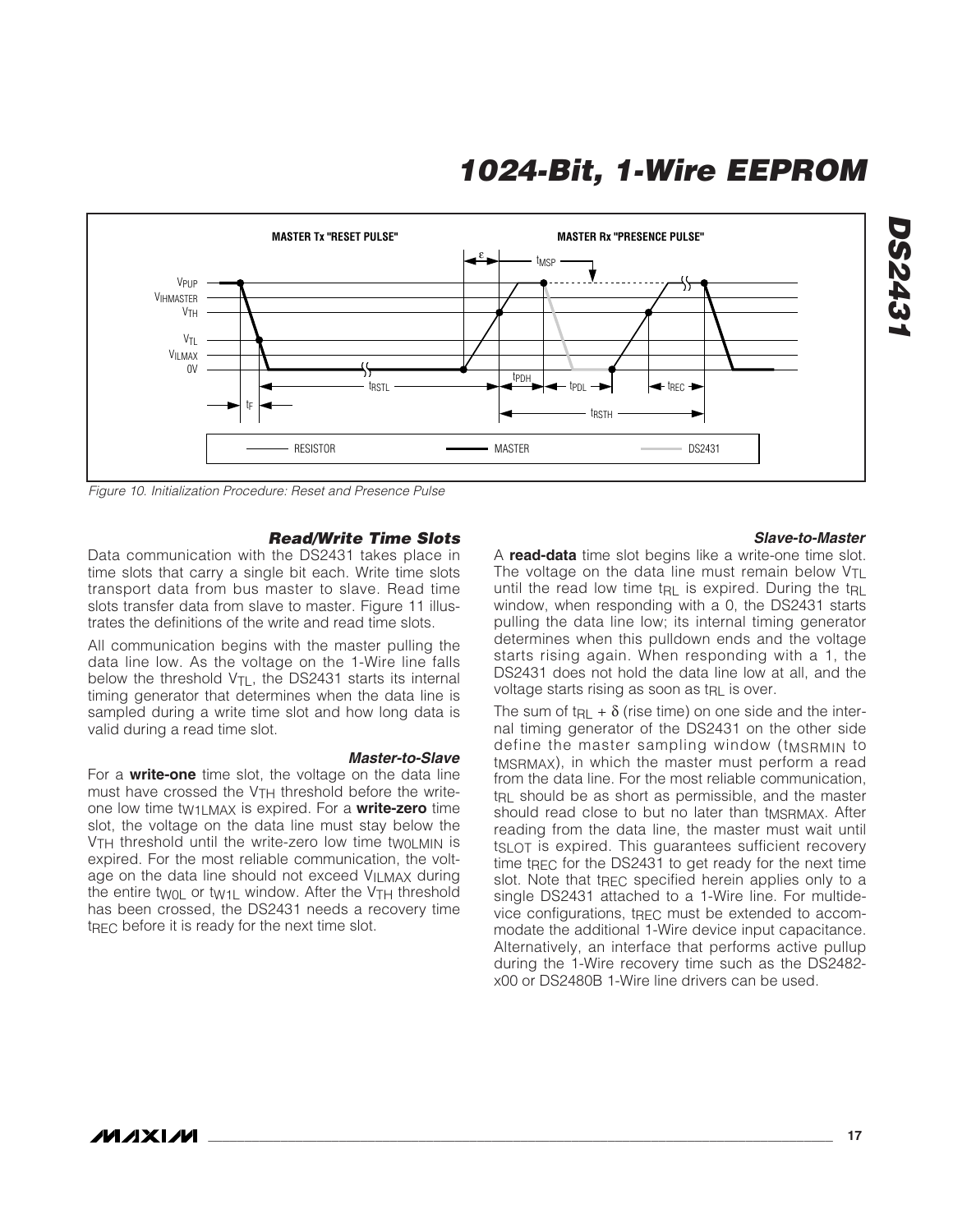![](_page_17_Figure_1.jpeg)

Figure 11. Read/Write Timing Diagrams

**MAXIM**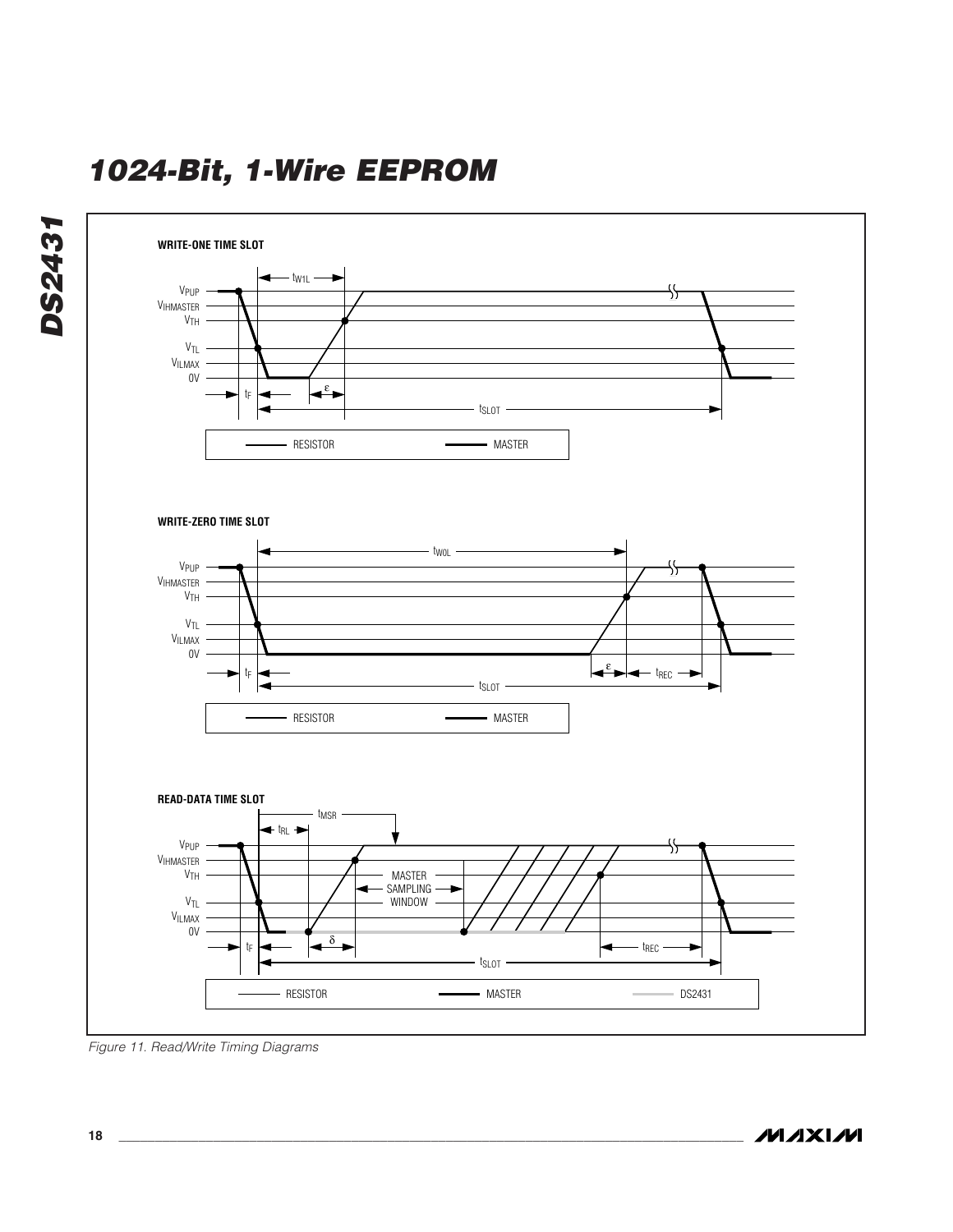### **Improved Network Behavior (Switchpoint Hysteresis)**

In a 1-Wire environment, line termination is possible only during transients controlled by the bus master (1-Wire driver). 1-Wire networks, therefore, are susceptible to noise of various origins. Depending on the physical size and topology of the network, reflections from end points and branch points can add up or cancel each other to some extent. Such reflections are visible as glitches or ringing on the 1-Wire communication line. Noise coupled onto the 1-Wire line from external sources can also result in signal glitching. A glitch during the rising edge of a time slot can cause a slave device to lose synchronization with the master and, consequently, result in a Search ROM command coming to a dead end or cause a device-specific function command to abort. For better performance in network applications, the DS2431 uses a new 1-Wire front-end, which makes it less sensitive to noise.

The DS2431's 1-Wire front-end differs from traditional slave devices in three characteristics.

- 1) There is additional lowpass filtering in the circuit that detects the falling edge at the beginning of a time slot. This reduces the sensitivity to high-frequency noise. This additional filtering does not apply at overdrive speed.
- 2) There is a hysteresis at the low-to-high switching threshold V<sub>TH</sub>. If a negative glitch crosses V<sub>TH</sub> but does not go below V<sub>TH</sub> - V<sub>HY</sub>, it is not recognized (Figure 12, Case A). The hysteresis is effective at any 1-Wire speed.
- 3) There is a time window specified by the rising edge hold-off time tREH during which glitches are ignored, even if they extend below the V<sub>TH</sub> - V<sub>HY</sub> threshold

(Figure 12, Case B, tGL < tREH). Deep voltage drops or glitches that appear late after crossing the VTH threshold and extend beyond the tREH window cannot be filtered out and are taken as the beginning of a new time slot (Figure 12, Case C,  $t_{\text{GI}} \ge \text{t}_{\text{RFH}}$ ).

Devices that have the parameters VHY and tRFH specified in their electrical characteristics use the improved 1-Wire front-end.

### **CRC Generation**

The DS2431 uses two different types of CRCs. One CRC is an 8-bit type and is stored in the most significant byte of the 64-bit ROM. The bus master can compute a CRC value from the first 56 bits of the 64-bit ROM and compare it to the value stored within the DS2431 to determine if the ROM data has been received error-free. The equivalent polynomial function of this CRC is  $X^8 + X^5 + X^4 + 1$ . This 8-bit CRC is received in the true (noninverted) form. It is computed at the factory and lasered into the ROM.

The other CRC is a 16-bit type, generated according to the standardized CRC-16 polynomial function  $X^{16} + X^{15}$  $+ X<sup>2</sup> + 1$ . This CRC is used for fast verification of a data transfer when writing to or reading from the scratchpad. In contrast to the 8-bit CRC, the 16-bit CRC is always communicated in the inverted form. A CRC generator inside the DS2431 chip (Figure 13) calculates a new 16 bit CRC, as shown in the command flowchart (Figure 7). The bus master compares the CRC value read from the device to the one it calculates from the data and decides whether to continue with an operation or to reread the portion of the data with the CRC error.

With the Write Scratchpad command, the CRC is generated by first clearing the CRC generator and then shifting in the command code, the target addresses TA1 and TA2, and all the data bytes as they were sent

![](_page_18_Figure_13.jpeg)

Figure 12. Noise Suppression Scheme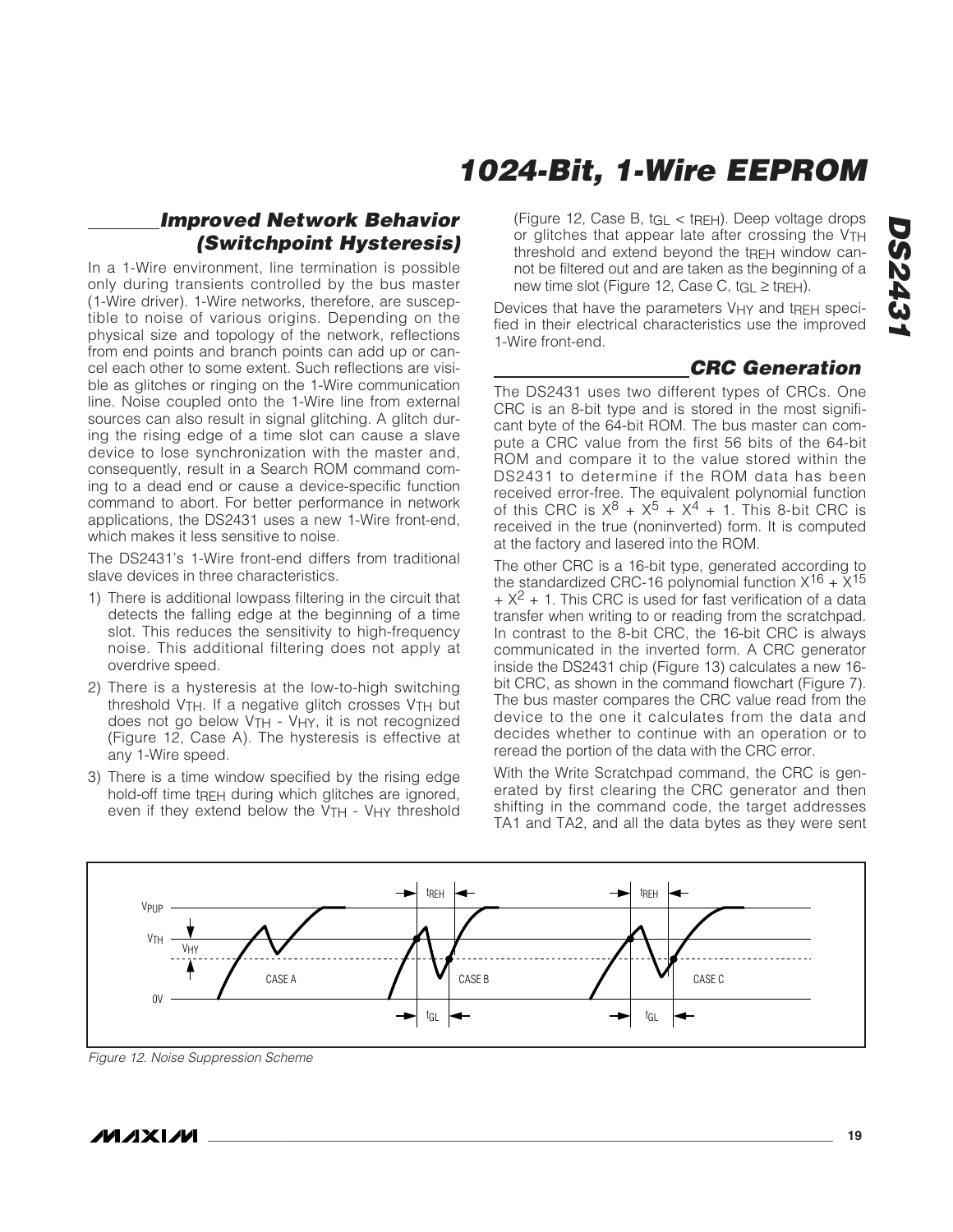![](_page_19_Figure_1.jpeg)

Figure 13. CRC-16 Hardware Description and Polynomial

by the bus master. The DS2431 transmits this CRC only if  $E[2:0] = 111b$ .

With the Read Scratchpad command, the CRC is generated by first clearing the CRC generator and then shifting in the command code, the target addresses TA1 and TA2, the E/S byte, and the scratchpad data as they were sent by the DS2431. The DS2431 transmits this CRC only if the reading continues through the end of the scratchpad. For more information on generating CRC values, refer to Application Note 27.

**Command-Specific 1-Wire Communication Protocol—Legend**

| <b>SYMBOL</b>              | <b>DESCRIPTION</b>                                                                                 |
|----------------------------|----------------------------------------------------------------------------------------------------|
| <b>RST</b>                 | 1-Wire reset pulse generated by master.                                                            |
| <b>PD</b>                  | 1-Wire presence pulse generated by slave.                                                          |
| Select                     | Command and data to satisfy the ROM function protocol.                                             |
| <b>WS</b>                  | Command "Write Scratchpad."                                                                        |
| <b>RS</b>                  | Command "Read Scratchpad."                                                                         |
| <b>CPS</b>                 | Command "Copy Scratchpad."                                                                         |
| <b>RM</b>                  | Command "Read Memory."                                                                             |
| TA                         | Target address TA1, TA2.                                                                           |
| TA-E/S                     | Target address TA1, TA2 with E/S byte.                                                             |
| $<8-T[2:0]$ bytes >        | Transfer of as many bytes as needed to reach the end of the scratchpad for a given target address. |
| <data eom="" to=""></data> | Transfer of as many data bytes as are needed to reach the end of the memory.                       |
| CRC-16                     | Transfer of an inverted CRC-16.                                                                    |
| FF Loop                    | Indefinite loop where the master reads FF bytes.                                                   |
| AA Loop                    | Indefinite loop where the master reads AA bytes.                                                   |
| Programming                | Data transfer to EEPROM; no activity on the 1-Wire bus permitted during this time.                 |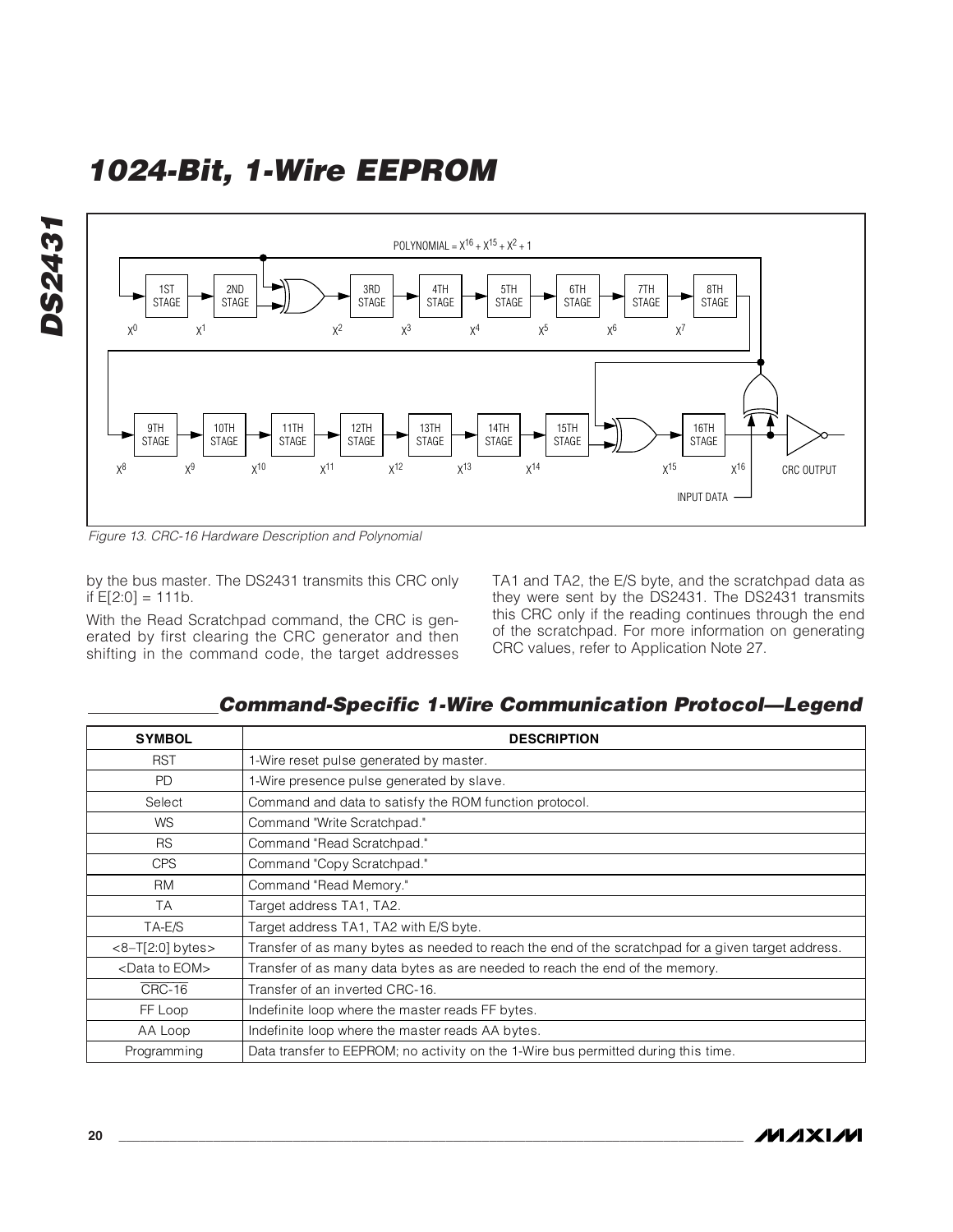## **Command-Specific 1-Wire Communication Protocol—Color Codes**

| Master to Slave | Slave to Master |
|-----------------|-----------------|

Programming

## **1-Wire Communication Examples**

| <b>Write Scratchpad (Cannot Fail)</b><br>PD Select   WS   TA $\vert$ <8-T[2:0] bytes><br>$CRC-16$ FF Loop<br>RST                                                                                          |  |
|-----------------------------------------------------------------------------------------------------------------------------------------------------------------------------------------------------------|--|
| <b>Read Scratchpad (Cannot Fail)</b><br>$CRC-16$ FF Loop<br>Select   RS   TA-E/S $  <8-$ T[2:0] bytes><br>RST<br>PD                                                                                       |  |
| <b>Copy Scratchpad (Success)</b><br>RST<br>Select   CPS   TA-E/S   Programming  <br>PD<br>AA Loop<br>Copy Scratchpad (Invalid Address or PF = 1 or Copy Protected)<br>RST<br>PD Select CPS TA-E/S FF Loop |  |
| <b>Read Memory (Success)</b><br>RST<br>PD<br>Select   RM<br>FF Loop<br>TA I<br><data eom="" to=""></data>                                                                                                 |  |
| <b>Read Memory (Invalid Address)</b><br>PD<br>RST  <br>Select   RM   TA   FF Loop                                                                                                                         |  |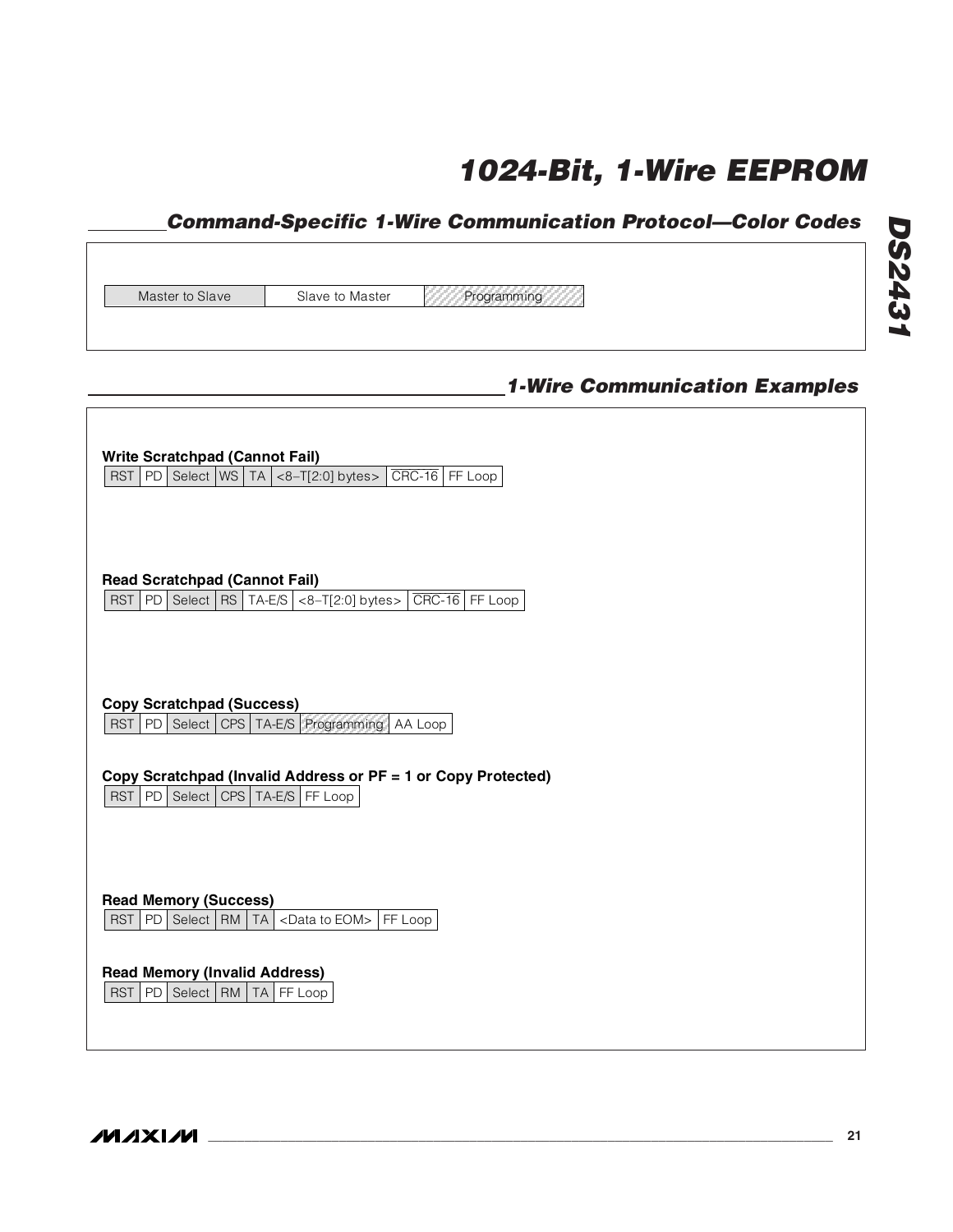## **Memory Function Example**

Write to the first 8 bytes of memory page 1. Read the entire memory.

With only a single DS2431 connected to the bus master, the communication looks like this:

| SHULO HIOHIUI Y.   |                         | ter, the communication looks like this.         |  |  |  |  |
|--------------------|-------------------------|-------------------------------------------------|--|--|--|--|
| <b>MASTER MODE</b> | <b>DATA (LSB FIRST)</b> | <b>COMMENTS</b>                                 |  |  |  |  |
| Tx                 | (Reset)                 | Reset pulse                                     |  |  |  |  |
| <b>Rx</b>          | (Presence)              | Presence pulse                                  |  |  |  |  |
| Tx                 | CCh                     | Issue "Skip ROM" command                        |  |  |  |  |
| <b>Tx</b>          | 0Fh                     | Issue "Write Scratchpad" command                |  |  |  |  |
| Tx                 | 20h                     | TA1, beginning offset = 20h                     |  |  |  |  |
| <b>Tx</b>          | 00h                     | TA2, address = $0020h$                          |  |  |  |  |
| Tx                 | <8 Data Bytes>          | Write 8 bytes of data to scratchpad             |  |  |  |  |
| <b>Rx</b>          | <2 Bytes CRC-16>        | Read CRC to check for data integrity            |  |  |  |  |
| Tx                 | (Reset)                 | Reset pulse                                     |  |  |  |  |
| Rx                 | (Presence)              | Presence pulse                                  |  |  |  |  |
| Tx                 | CCh                     | Issue "Skip ROM" command                        |  |  |  |  |
| <b>Tx</b>          | AAh                     | Issue "Read Scratchpad" command                 |  |  |  |  |
| <b>Rx</b>          | 20h                     | Read TA1, beginning offset = 20h                |  |  |  |  |
| Rx                 | 00h                     | Read TA2, address = 0020h                       |  |  |  |  |
| Rx                 | 07h                     | Read E/S, ending offset = $111b$ , AA, PF = 0   |  |  |  |  |
| <b>Rx</b>          | <8 Data Bytes>          | Read scratchpad data and verify                 |  |  |  |  |
| Rx                 | <2 Bytes CRC-16>        | Read CRC to check for data integrity            |  |  |  |  |
| Tx                 | (Reset)                 | Reset pulse                                     |  |  |  |  |
| <b>Rx</b>          | (Presence)              | Presence pulse                                  |  |  |  |  |
| <b>Tx</b>          | CCh                     | Issue "Skip ROM" command                        |  |  |  |  |
| <b>Tx</b>          | 55h                     | Issue "Copy Scratchpad" command                 |  |  |  |  |
| Tx                 | 20h                     | TA1                                             |  |  |  |  |
| <b>Tx</b>          | 00h                     | TA <sub>2</sub><br>(AUTHORIZATION CODE)         |  |  |  |  |
| Tx                 | 07h                     | E/S                                             |  |  |  |  |
|                    | <1-Wire Idle High>      | Wait tpROGMAX for the copy function to complete |  |  |  |  |
| Rx                 | AAh                     | Read copy status, AAh = success                 |  |  |  |  |
| Tx                 | (Reset)                 | Reset pulse                                     |  |  |  |  |
| Rx                 | (Presence)              | Presence pulse                                  |  |  |  |  |
| Tx                 | CCh                     | Issue "Skip ROM" command                        |  |  |  |  |
| Tx                 | <b>F0h</b>              | Issue "Read Memory" command                     |  |  |  |  |
| Tx                 | 00h                     | TA1, beginning offset = 00h                     |  |  |  |  |
| Tx                 | 00h                     | TA2, address = $0000h$                          |  |  |  |  |
| <b>Rx</b>          | <144 Data Bytes>        | Read the entire memory                          |  |  |  |  |
| Tx                 | (Reset)                 | Reset pulse                                     |  |  |  |  |
| Rx                 | (Presence)              | Presence pulse                                  |  |  |  |  |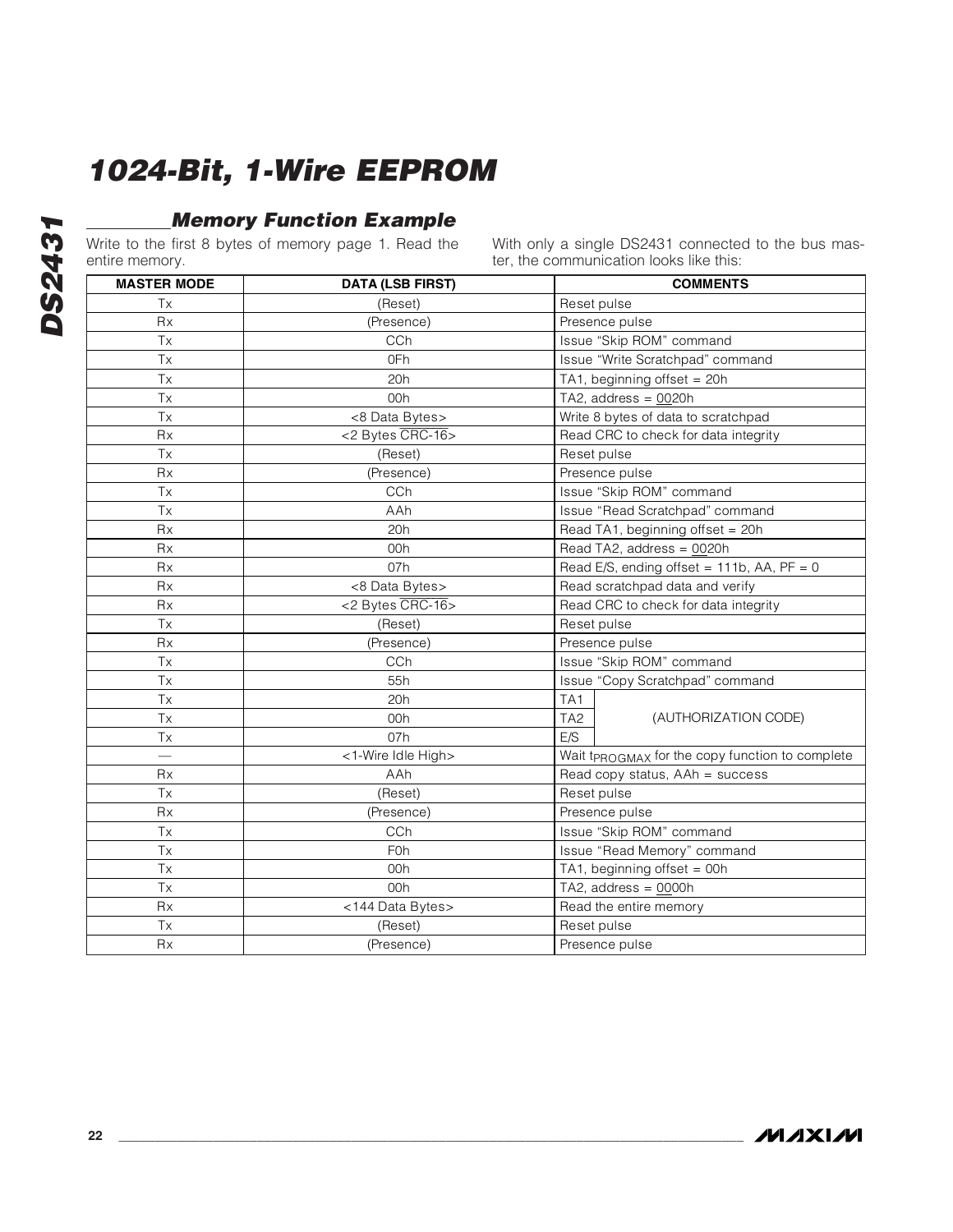## **Pin Configurations**

**DS2431**

**DS2431** 

![](_page_22_Figure_2.jpeg)

**MAXIM**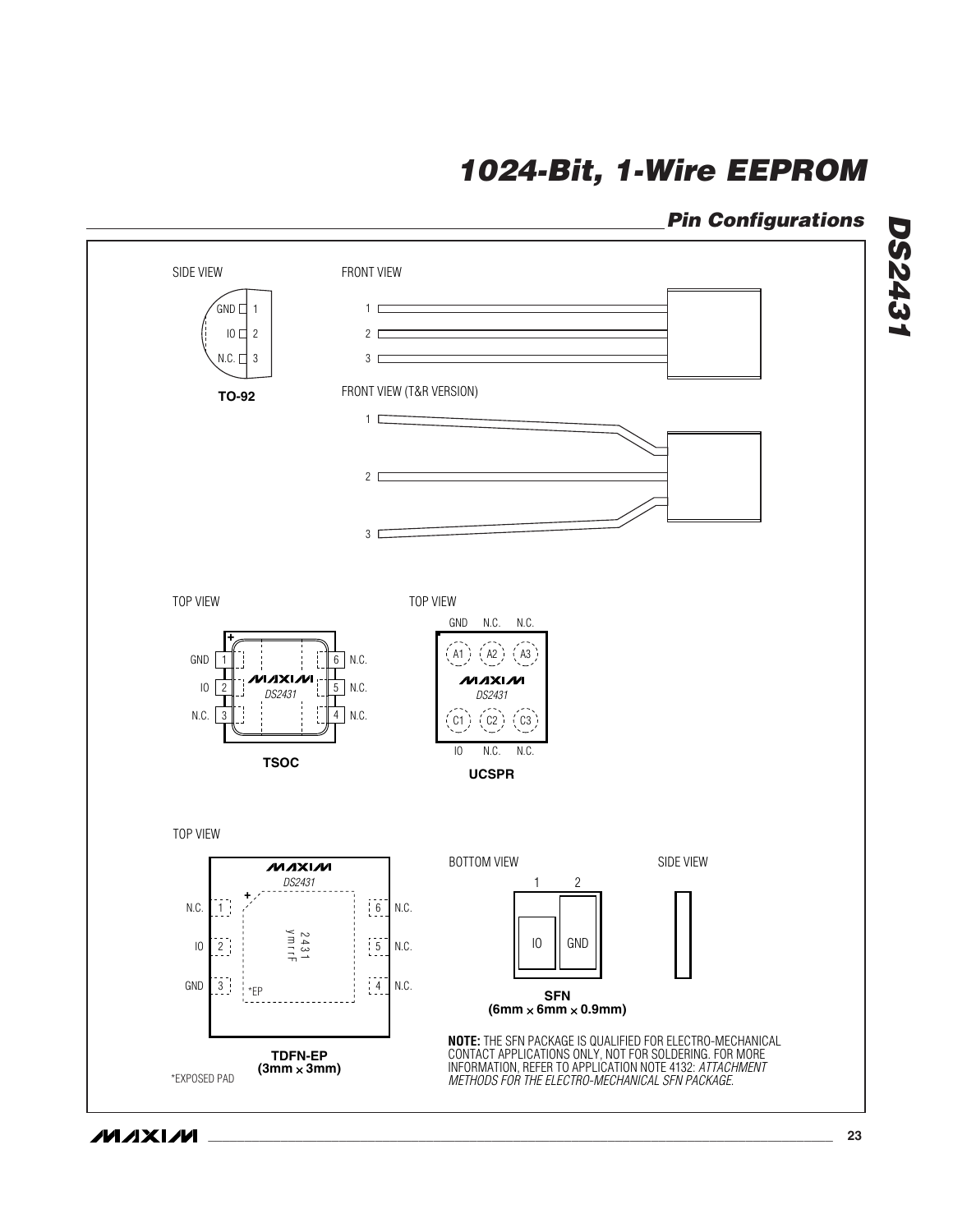### **SFN Package Orientation on Tape and Reel**

![](_page_23_Figure_2.jpeg)

### **Package Information**

For the latest package outline information and land patterns, go to **www.maxim-ic.com/packages**.

| <b>PACKAGE TYPE</b> | <b>PACKAGE CODE</b> | <b>DOCUMENT NO.</b> |  |
|---------------------|---------------------|---------------------|--|
| 3 TO-92 (Bulk)      | $Q3+1$              | 21-0248             |  |
| 3 TO-92 (T&R)       | $Q3+4$              | 21-0250             |  |
| 6 TSOC              | $D6+1$              | 21-0382             |  |
| 2 SFN               | $G266+1$            | 21-0390             |  |
| 6 TDFN-EP           | $T633+2$            | 21-0137             |  |
| 6 UCSPR             | BR622+1             | 21-0376             |  |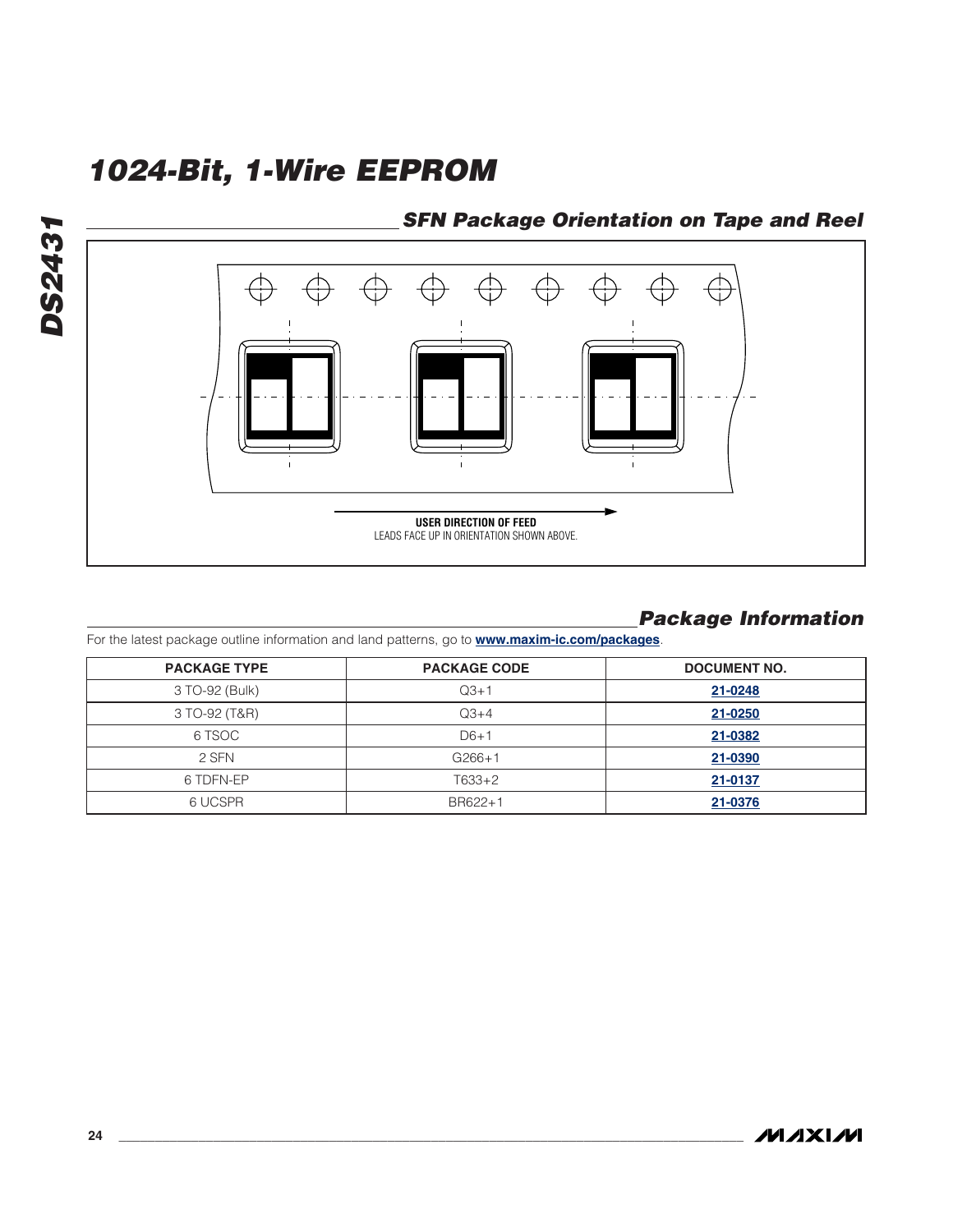## **Revision History**

| <b>REVISION</b><br><b>NUMBER</b> | <b>REVISION</b><br><b>DATE</b> | <b>DESCRIPTION</b>                                                                                                                                                                                                                                                                                                                                                                                                                                                                    |              |
|----------------------------------|--------------------------------|---------------------------------------------------------------------------------------------------------------------------------------------------------------------------------------------------------------------------------------------------------------------------------------------------------------------------------------------------------------------------------------------------------------------------------------------------------------------------------------|--------------|
| $\mathsf{O}$                     | 050704                         | Initial release.                                                                                                                                                                                                                                                                                                                                                                                                                                                                      |              |
|                                  | 081604                         | Replaced Pin Configuration.                                                                                                                                                                                                                                                                                                                                                                                                                                                           | 1            |
| 1                                |                                | In the Electrical Characteristics table, changed V <sub>TL(MIN)</sub> from 0.5V to 0.46V and<br>V <sub>TL(MAX)</sub> from 4.1V to 4.4V; changed V <sub>HY(MIN)</sub> from 0.22V to 0.21V                                                                                                                                                                                                                                                                                              | 2            |
|                                  |                                | In the Copy Scratchpad [55h] section, corrected the copy time from 13ms to 12.5ms.                                                                                                                                                                                                                                                                                                                                                                                                    | 14           |
| 2                                | 090506                         | Added the SFN package and updated the Ordering Information table.                                                                                                                                                                                                                                                                                                                                                                                                                     | 1, 24        |
|                                  |                                | In the Pin Configuration, added a note to the CSP package outline "*See package<br>reliability report for important guidelines on qualified usage conditions."                                                                                                                                                                                                                                                                                                                        | 1            |
|                                  |                                | In the Electrical Characteristics table, changed the tpROG (programming time) EC<br>table parameter from 12.5ms to 10ms for version A2 (see also pages 1, 13).<br>Removed tFPD and updated tPDH, tMSP, twoL accordingly. Changed IPROG max to<br>0.8mA to match GBD.                                                                                                                                                                                                                  | 1, 2, 3, 13  |
|                                  |                                | Updated Memory Function Example table.                                                                                                                                                                                                                                                                                                                                                                                                                                                | 23           |
| 3                                | 122106                         | Added CSP package outline drawing number to Pin Configuration.                                                                                                                                                                                                                                                                                                                                                                                                                        | $\mathbf{1}$ |
|                                  |                                | Changed V <sub>TL(MIN)</sub> from 0.46V to 0.5V in the Electrical Characteristics table.                                                                                                                                                                                                                                                                                                                                                                                              | 2            |
|                                  |                                | In the Absolute Maximum Ratings, changed storage temp to -55°C to +125°C; in the<br>Electrical Characteristics table, changed VTH, VTL based on VPUP and data retention to<br>40 years min at 85°C; added note to retention spec: "EEPROM writes can become<br>nonfunctional after the data-retention time is exceeded. Long-term storage at<br>elevated temperatures is not recommended; the device can lose its write capability<br>after 10 years at +125°C or 40 years at +85°C." | 1, 2, 3      |
|                                  | 102207                         | In the Ordering Information table, removed all leaded part numbers and added the<br>TDFN-EP package.                                                                                                                                                                                                                                                                                                                                                                                  | 1, 24        |
|                                  |                                | In the Electrical Characteristics table, changed the VIL(MAX) spec from 0.3V to 0.5V;<br>removed e from the tw1L(MAX) spec; added Note 17 to twoL spec; updated EC table<br>Notes 17 and 18; corrected Note 20.                                                                                                                                                                                                                                                                       | 2, 3         |
|                                  |                                | Added EP function to the Pin Description table.                                                                                                                                                                                                                                                                                                                                                                                                                                       | З            |
| 4                                |                                | Added ε to Figure 11 Write-Zero Time Slot.                                                                                                                                                                                                                                                                                                                                                                                                                                            | 19           |
|                                  |                                | In the Pin Configuration, added the package drawing information/weblink and a note<br>that the SFN package is qualified for electro-mechanical contact applications only,<br>not for soldering. Added the SFN Package Orientation on Tape-and-Reel section. In<br>the Ordering Information, added note to contact factory for availability of the UCSPR<br>package. Added note that TO-92 T&R leads are formed to approximately 100-mil<br>spacing.                                   | 24           |
| 5                                | 032008                         | In the SFN Pin Configuration, added reference to Application Note 4132.                                                                                                                                                                                                                                                                                                                                                                                                               | 24           |
|                                  |                                | Added Package Information table.                                                                                                                                                                                                                                                                                                                                                                                                                                                      | 25           |
| 6                                | 8/08                           | Created newer template-style data sheet.                                                                                                                                                                                                                                                                                                                                                                                                                                              | All          |